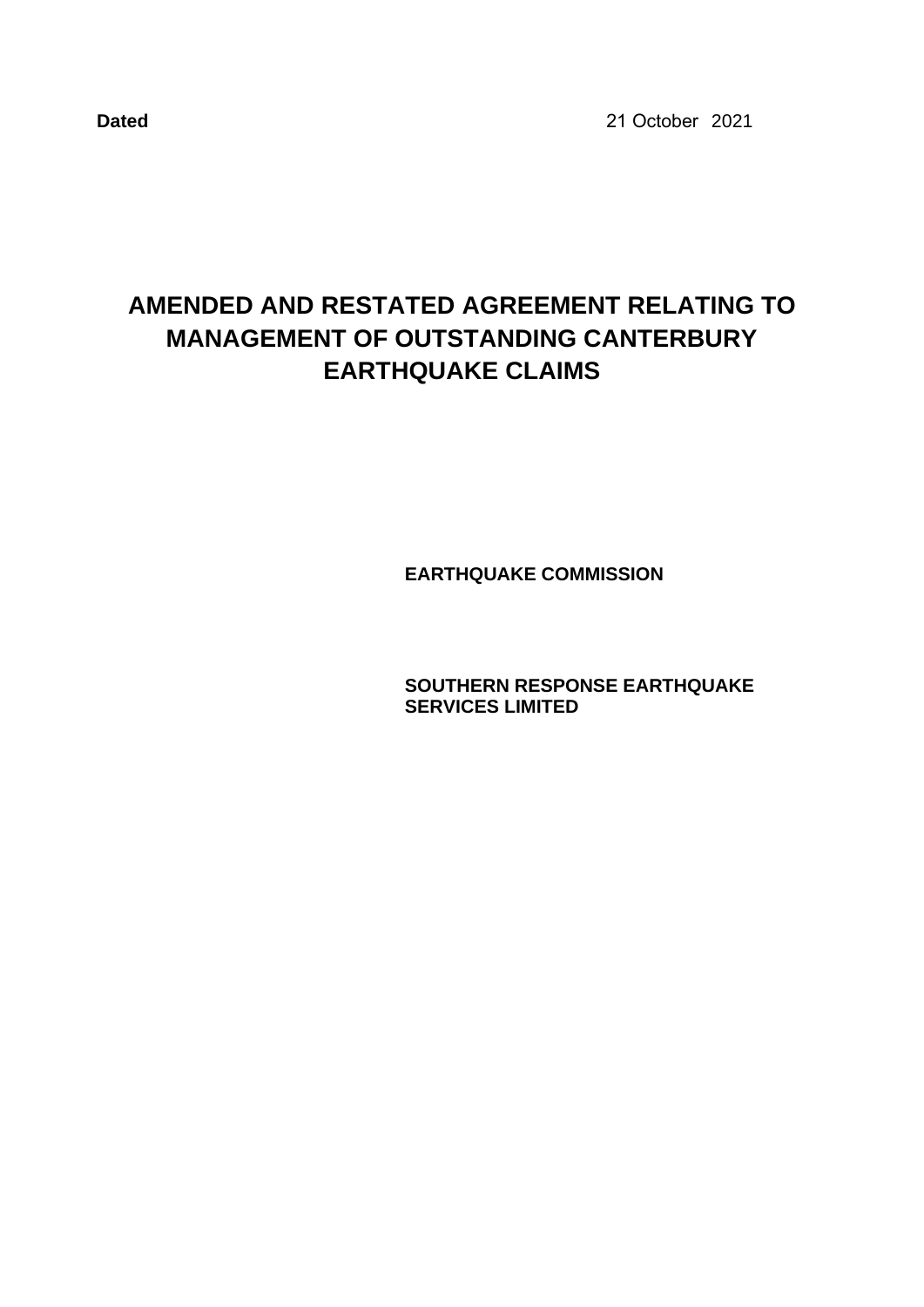## **CONTENTS**

| <b>PARTIES</b>            | 1                                                    |    |
|---------------------------|------------------------------------------------------|----|
| <b>BACKGROUND</b>         |                                                      |    |
| <b>AGREEMENT</b>          |                                                      | 1  |
| $1_{-}$                   | DEFINITIONS AND INTERPRETATION                       | 1  |
| 2.                        | <b>AGENCY</b>                                        | 5  |
| 3.                        | <b>TERM</b>                                          | 6  |
| 4.                        | GENERAL PRINCIPLES RELATING TO CLAIMS UNDER THIS MOU | 6  |
| 5.                        | <b>CLAIMS MANAGEMENT FUNCTION</b>                    | 6  |
| 6.                        | REIMBURSEMENT AND PAYMENT                            | 8  |
| 7 <sub>1</sub>            | <b>POLICIES</b>                                      | 9  |
| 8.                        | <b>TRAINING</b>                                      | 9  |
| 9.                        | RECORD KEEPING AND THE PUBLIC RECORDS ACT 2005       | 9  |
|                           | 10. CUSTOMER SATISFACTION AND PROCESS EFFICIENCY     | 9  |
|                           | 11. GOODS AND SERVICES TAX                           | 10 |
|                           | 12. AUDIT AND ASSURANCE                              | 10 |
|                           | 13. ADMINISTRATION                                   | 11 |
|                           | 14. INTELLECTUAL PROPERTY                            | 13 |
|                           | <b>15. TERMINATION</b>                               | 13 |
|                           | 16. LIABILITY                                        | 14 |
|                           | 17. CONFIDENTIAL INFORMATION                         | 15 |
|                           | 18. NOTICES                                          | 16 |
|                           | 19. DISPUTES                                         | 17 |
|                           | 20. MISCELLANEOUS                                    | 18 |
| <b>EXECUTION AND DATE</b> |                                                      |    |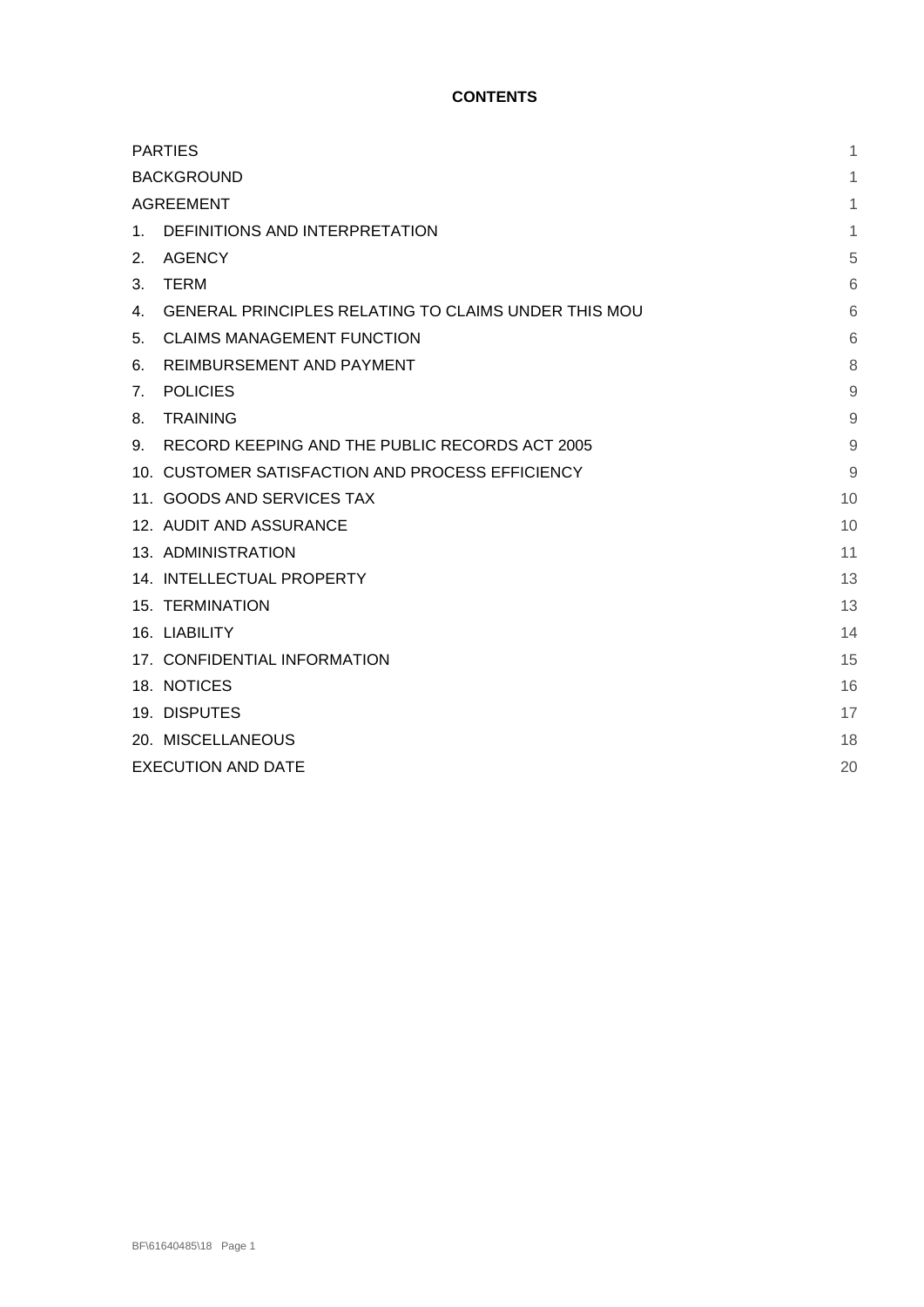## **AMENDED AND RESTATED AGREEMENT RELATING TO MANAGEMENT OF OUTSTANDING CANTERBURY EARTHQUAKE CLAIMS**

## **DATED 2021**

### **PARTIES**

- (1) **EARTHQUAKE COMMISSION** (**EQC**)
- (2) **SOUTHERN RESPONSE EARTHQUAKE SERVICES LIMITED** (**Southern Response**)

## **BACKGROUND**

- A. Southern Response has approximately 200 open insurance claims in respect of damage arising out of the Canterbury Earthquake Sequence which exceed, or may exceed, the Cap (as more fully defined in clause [1.1\(y\),](#page-5-0) **SR Claims**). The parties wish to facilitate the prompt resolution of these SR Claims.
- B. Under the agreement relating to management of outstanding Canterbury earthquake claims dated 21 October 2019 (**Original Claims Management Agreement**) the parties agreed that EQC was to be appointed as an agent of Southern Response for the purposes of managing, assessing and determining certain SR Claims and to provide certain other functions on behalf of Southern Response on the terms and conditions set out in this agreement.
- C. This agreement restates and replaces the Original Claims Management Agreement.

#### **AGREEMENT**

#### **1. DEFINITIONS AND INTERPRETATION**

- 1.1 **Definitions**: In this agreement unless the context indicates otherwise:
	- (a) **Apportionment** means the process that is applied to calculate the amount of insured damage caused by each natural disaster event where insured property is damaged by more than one natural disaster event before the insurance settlement is determined;
	- (b) **Cap** means the statutory amount set out in section 18 of the EQC Act;
	- (c) **Canterbury Earthquake Sequence** means earthquakes centred in Canterbury from and including 4 September 2010 through to and including 5 April 2012;
	- (d) **CHRP** means the Canterbury Home Repair Programme, being the managed repair programme implemented by The Fletcher Construction Company Limited as EQC's agent to settle certain EQC Claims arising from the Canterbury Earthquake Sequence;
	- (e) **Claims Management Function** has the meaning given to it in clause [2.1;](#page-6-0)
	- (f) **Confidential Information** means any of the following (whenever it was obtained):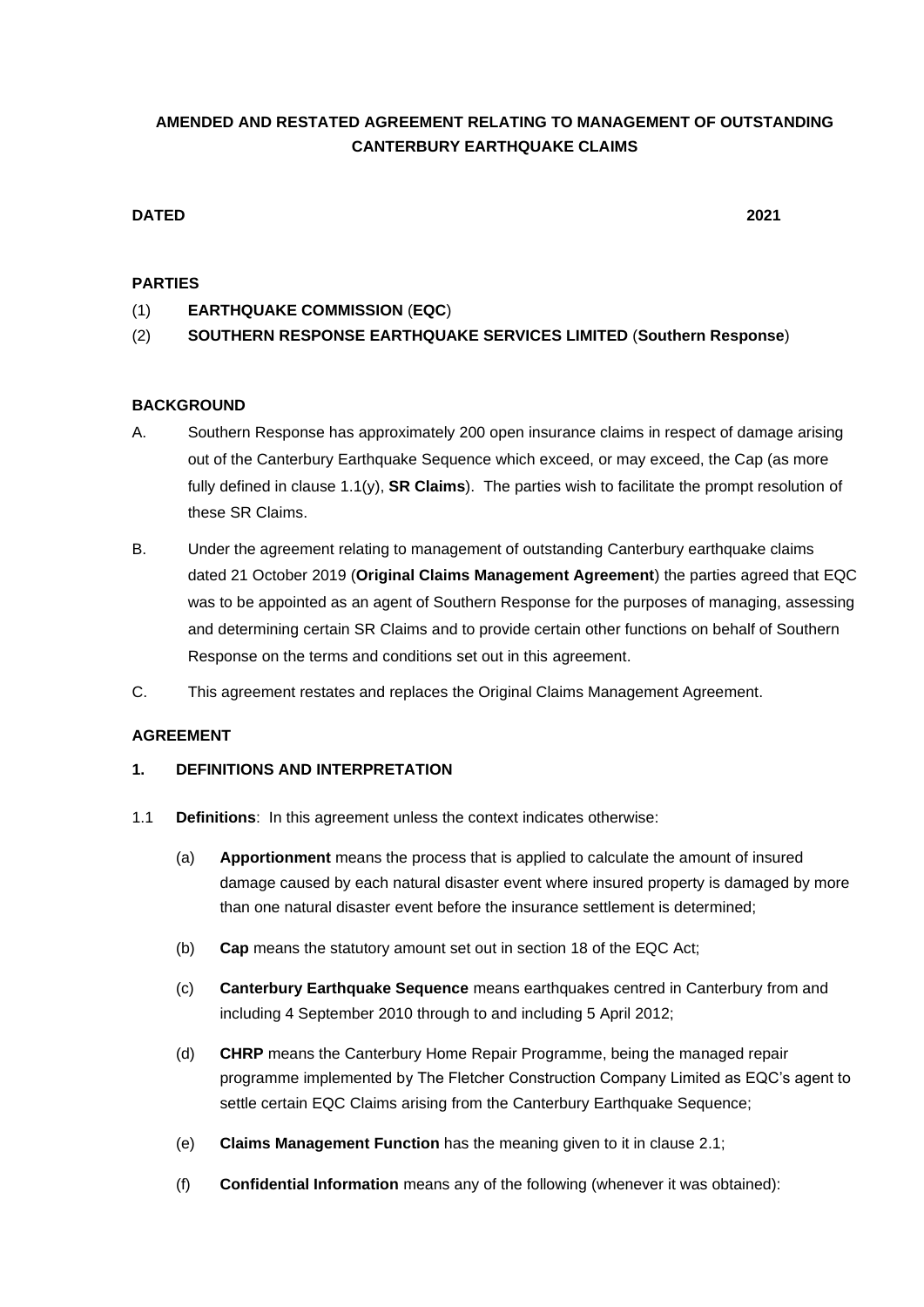- (i) information in relation to a party's (or a Related Person of a party's) business, operations or strategies;
- (ii) information designated as confidential by a party or that would appear to a reasonable person to be confidential; and
- (iii) information relating to actual or prospective customers, clients or competitors of a party or a related entity of a party (including personal information and information relating to Vulnerable Persons),

but does not include information that:

- (iv) is in the public domain, unless it came into the public domain by a breach of confidentiality;
- (v) is already known by the other person at the time this agreement is entered into and is not otherwise subject to an obligation of confidentiality; or
- (vi) is obtained lawfully from a third party without any breach of confidentiality;
- (g) **Customer** means a Southern Response policyholder who held a contract of insurance insuring a residential building at the time of each earthquake that caused loss and/or damage to their property during the Canterbury Earthquake Sequence, and includes any other person with an insurable interest in the property concerned;
- (h) **Customer's Insurance Policy** means a Customer's contract of insurance insuring a residential building under which a SR Claim is made;
- (i) **Defective Work** means work which does not achieve settlement of part or all of the EQC Claim that it was intended to settle because:
	- (i) in the case of a Customer managed repair or CHRP repair, EQC's repair strategy did not achieve the repair standard in paragraph 9 of Schedule 3 of the EQC Act; or
	- (ii) in the case of a CHRP repair, the remedial work did not meet the repair standard in paragraph 9 of Schedule 3 of the EQC Act;
- (j) **Defective Work Claim** means:
	- (i) a claim by a Customer of Defective Work; or
	- (ii) Defective Work identified by EQC (including as part of the CEDAR audit or any other quality assurance programme by or on behalf of EQC);
- (k) **Disregarded Work Sum** means, in relation to any Defective Work and/or Omitted Work, the amount (if any) required so that the Customer or Southern Response (as applicable) should not have to pay more to remediate that Defective Work and/or complete the Omitted Work than would have been required at that time if the EQC Claim had been settled in accordance with the EQC Act at the first settlement attempt;
- (l) **EQC Act** means the Earthquake Commission Act 1993 and any regulations or other subordinate legislation or instrument made under that Act;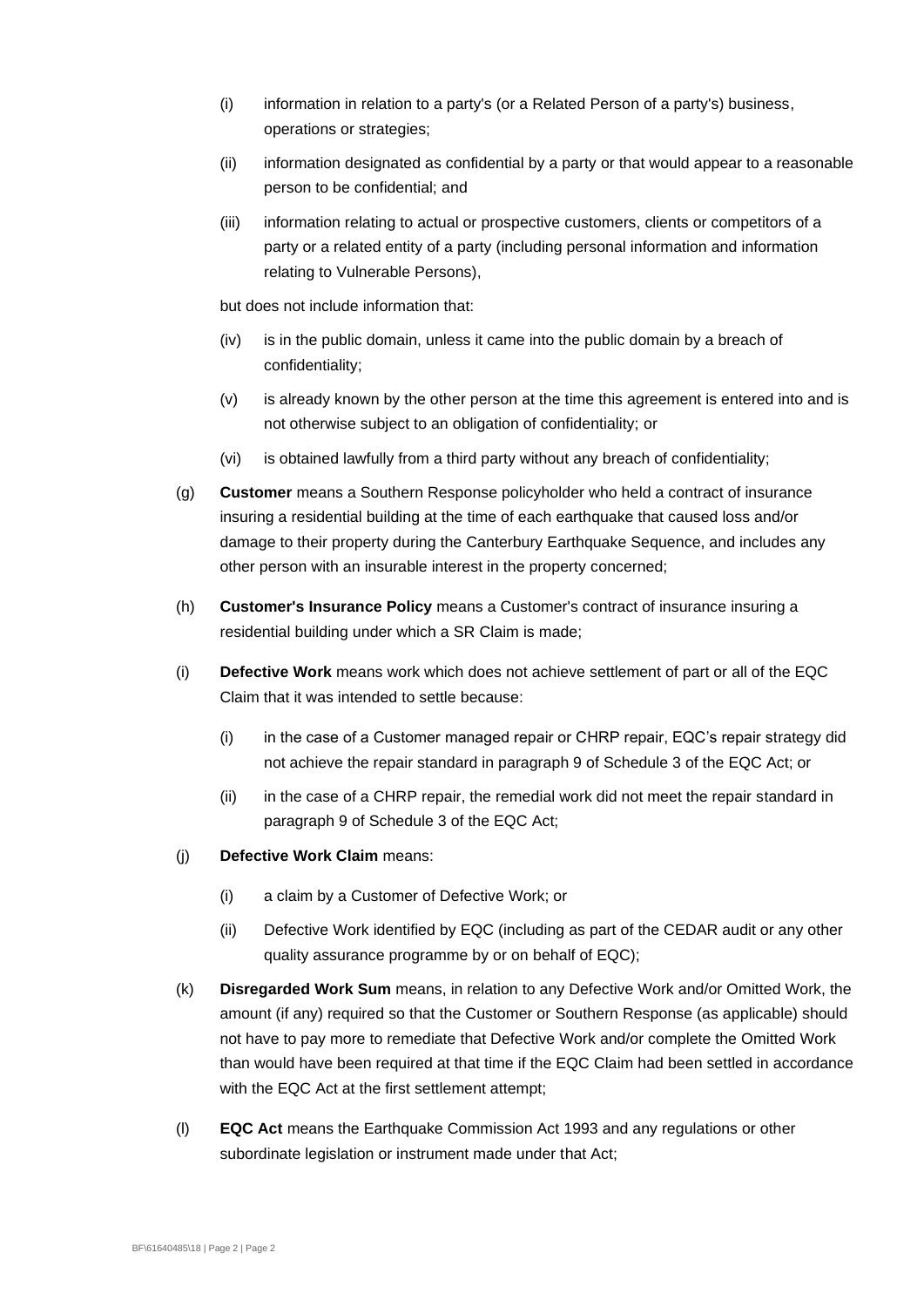- (m) **EQC Claim** means a residential building claim under section 18 of the EQC Act that is in respect of the Canterbury Earthquake Sequence;
- (n) **GST Act** means the Goods and Services Tax Act 1985;
- (o) **GST Invoice** means a tax invoice complying with the requirements of section 24 of the GST Act;
- <span id="page-4-1"></span><span id="page-4-0"></span>(p) **in accordance with the Customer's Insurance Policy** and similar references mean in accordance with the Customer's Insurance Policy:
	- (i) as interpreted by Southern Response, provided that Southern Response's interpretation has been notified to EQC in writing;
	- (ii) as directed by Southern Response in accordance with clause [7.2;](#page-10-0) or
	- (iii) in the absence of a written notification or direction from Southern Response in accordance with paragraphs  $1.1(p)(i)$  or  $1.1(p)(ii)$  above, as interpreted by EQC acting reasonably.
- (q) **Intellectual Property** means all and any patents, patent applications, trademarks, service marks, trade names, registered designs, unregistered design rights, copyrights, know how, trade secrets, domain names, internet addresses, data, reports and all and any other intellectual property, whether registered or unregistered, and including all applications and rights to apply for any of the same;
- (r) **Omitted Work** means work that was excluded from the scope of work carried out by or on behalf of EQC in response to an EQC Claim but that should reasonably have been carried out to reinstate the property in accordance with EQC' s obligations under the EQC Act;
- (s) **Omitted Work Claim** means:
	- (i) a claim by a Customer in respect of Omitted Work; and/or
	- (ii) Omitted Work identified by EQC (including as part of the CEDAR audit or any other quality assurance programme by or on behalf of EQC);
- (t) **Original Claims Management Agreement** has the meaning given in recital C;
- (u) **Purpose** means for the purpose of EQC carrying out the Claims Management Function following a SR Claim being allocated to EQC under clause [4.1;](#page-7-0)
- (v) **Repair or Rebuild Sum** means the sum (net of any Disregarded Work Sum and applicable excess) required to complete a repair or rebuild to settle a SR Claim;
- (w) **Settlement Sum** means the sum (net of any Disregarded Work Sum and applicable excess) required to cash settle a SR Claim;
- (x) **Southern Response's Share of Expenses** means the share of Expenses to be borne by Southern Response in relation to a SR Claim managed under this agreement calculated in accordance with the formula set out in Schedule 1;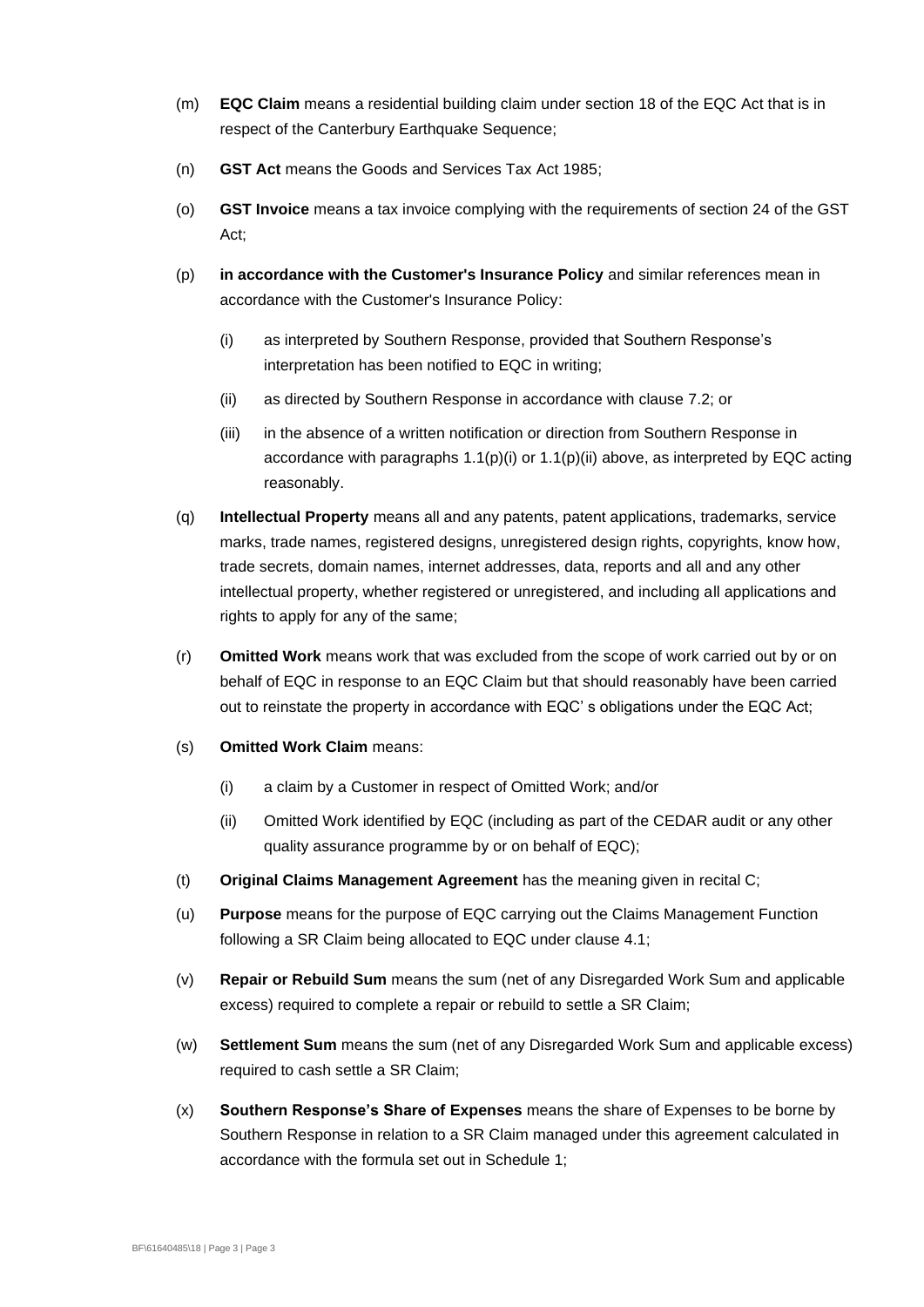- <span id="page-5-0"></span>(y) **SR Claim** has the meaning given in recital A and includes any claim in respect of any defective or incomplete repair work carried out by or on behalf of Southern Response;
- (z) **Third Party Payment Cap Amount** means for the purposes of clause [5.6\(b\)](#page-9-0) the third party payment cap amount agreed from time to time between the Chief Executives of Southern Response and EQC; and
- (aa) **Vulnerable Person** means a vulnerable person within the Human Rights Commission's Vulnerability Guidelines [\(https://www.hrc.co.nz/files/5114/7426/1153/HRC\\_Vulnerability\\_Guidelines.pdf\)](http://scanmail.trustwave.com/?c=6804&d=sr-32EAsYwaUITsdJjfaerkiMZl-aQWuFMBb9KCHyw&u=https%3a%2f%2fwww%2ehrc%2eco%2enz%2ffiles%2f5114%2f7426%2f1153%2fHRC%5fVulnerability%5fGuidelines%2epdf).
- 1.2 **Interpretation**: In the interpretation of this agreement, the following provisions apply unless the context otherwise requires:
	- (a) headings are inserted for convenience only and do not affect the interpretation of this agreement;
	- (b) a reference in this agreement to a business day means a day other than a Saturday or Sunday on which banks are open for business generally in Wellington or Christchurch, New Zealand;
	- (c) if the day on which any act, matter or thing is to be done under this agreement is not a business day, the act, matter or thing must be done on the next business day;
	- (d) a reference in this agreement to 'dollars' or '\$' means New Zealand dollars and all amounts payable under this agreement are payable in New Zealand dollars;
	- (e) a reference in this agreement to any law, legislation or legislative provision includes any statutory modification, amendment or re-enactment, and any subordinate legislation or regulations issued under that legislation or legislative provision;
	- (f) a reference in this agreement to any document or agreement is to that document or agreement as amended, novated, supplemented or replaced;
	- (g) a reference to a clause, part, schedule or attachment is a reference to a clause, part, schedule or attachment of or to this agreement;
	- (h) an expression importing a natural person includes any company, trust, partnership, joint venture, association, body corporate or governmental agency;
	- (i) where a word or phrase is given a defined meaning, another part of speech or other grammatical form in respect of that word or phrase has a corresponding meaning;
	- (j) a word which indicates the singular also indicates the plural, a word which indicates the plural also indicates the singular, and a reference to any gender also indicates the other genders;
	- (k) a reference to the word 'include' or 'including' is to be interpreted without limitation; and
	- (l) any schedules and attachments form part of this agreement.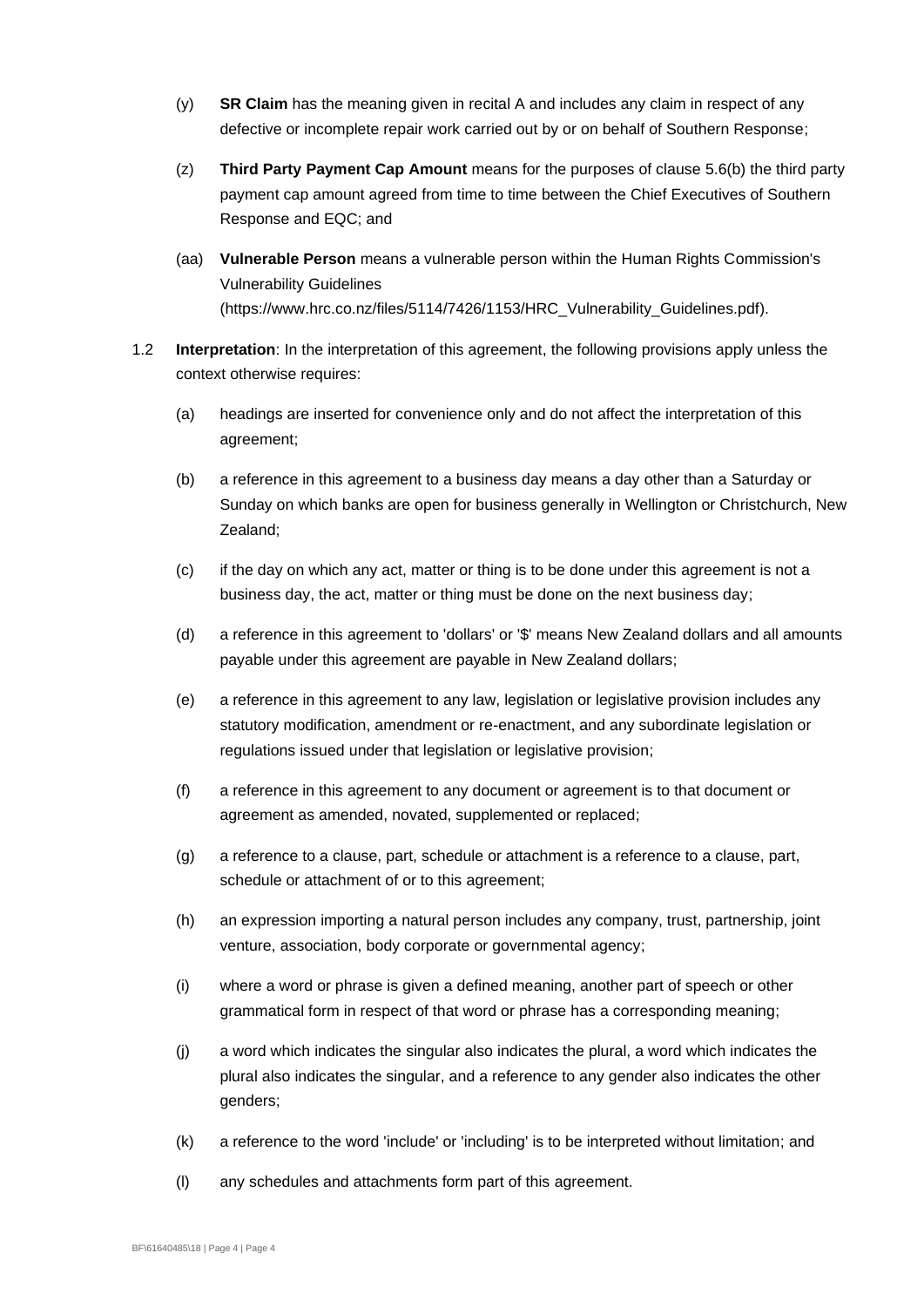#### **2. AGENCY**

- <span id="page-6-2"></span><span id="page-6-1"></span><span id="page-6-0"></span>2.1 **EQC appointed as Southern Response's agent**: Southern Response appoints EQC as Southern Response's agent to:
	- (a) assess and manage;
	- (b) estimate Repair or Rebuild Sums and Settlement Sums;
	- (c) subject to the level of delegated authority set out at clause [5.6](#page-9-1) make payment of Settlement Sums to the relevant Customer;
	- (d) manage repairs and rebuilds (including the application of any Repair or Rebuild Sums to the relevant repair or rebuild);
	- (e) where EQC considers necessary procure appropriate third party advisers to assist with the functions in paragraphs [2.1\(a\),](#page-6-1) [2.1\(b\)](#page-6-2) and [2.1\(d\);](#page-6-3)
	- (f) carry out ancillary activities (including, but not limited to, responding to enquiries under the Official Information Act 1982 and Privacy Act 2020),

<span id="page-6-3"></span>in respect of all SR Claims allocated to EQC in accordance with the terms of this agreement (the **Claims Management Function**).

- 2.2 **Agency mandate**: When acting as Southern Response's agent under this agreement, EQC will act:
	- (a) with the degree of skill, care and diligence reasonably expected of a professional insurance claims manager provider providing insurance claims management services of the type contemplated by this agreement; and
	- (b) in accordance with:
		- (i) the Customer's Insurance Policy for the applicable SR Claim;
		- (ii) the process for management and determination of SR Claims as set out in clause [5;](#page-7-1)
		- (iii) the Crown Entities Act 2004, including managing Southern Response's claims portfolio in a financially responsible manner; and
		- (iv) Southern Response's Letter of Expectations to:
			- (1) achieve the timely resolution of all remaining valid customer claims;
			- (2) settle customers' claims fairly and consistently in accordance with insurance policy obligations while communicating openly and effectively with customers;
			- (3) use efficient and cost-effective processes to manage those claims; and
			- (4) continue to look for flexible solutions and work proactively to reduce disputes with customers to deliver outcomes consistent with its obligations; and
		- (v) all other applicable laws.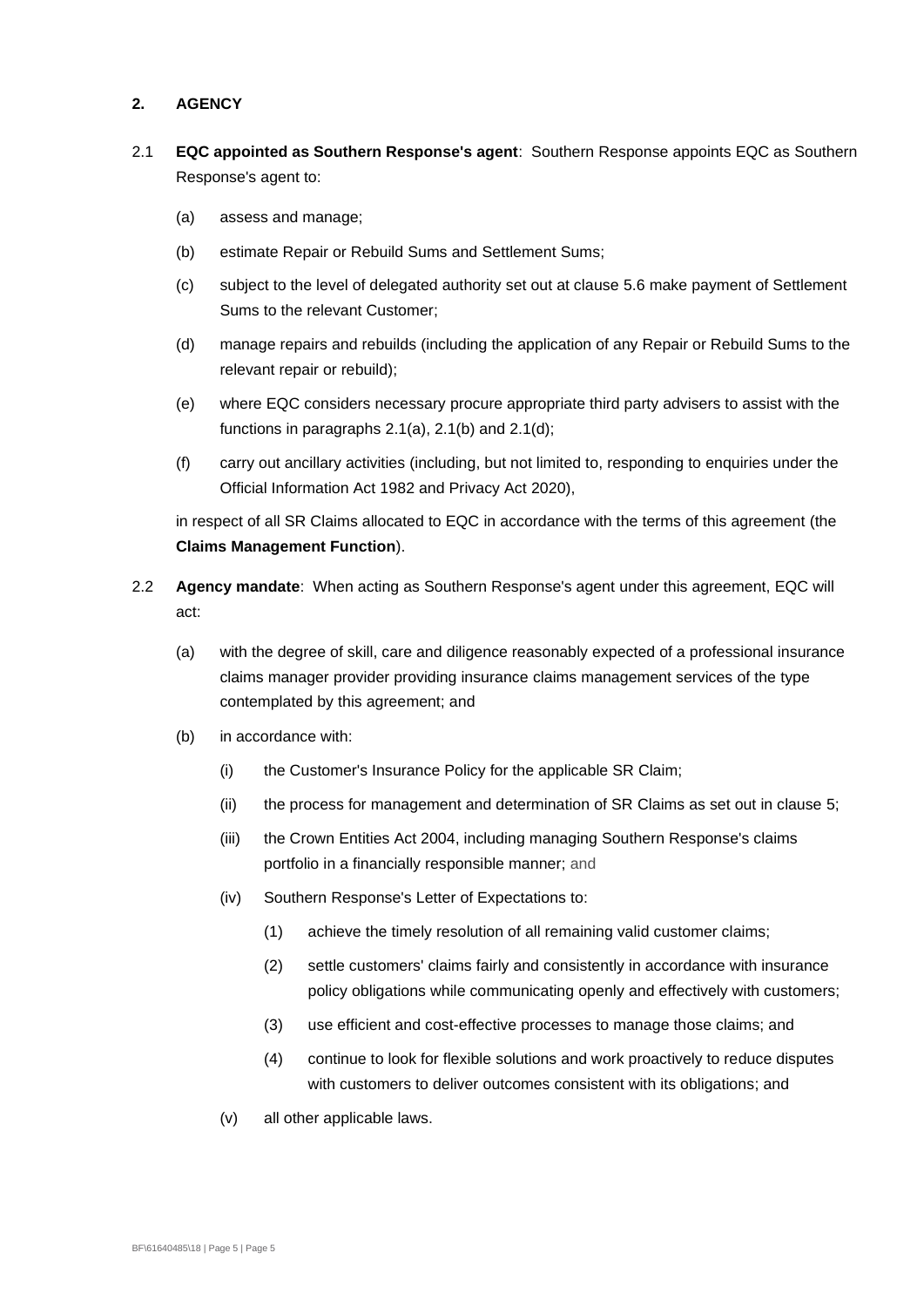#### **3. TERM**

3.1 **Term**: This agreement is effective from 21 October 2019 and remains in force for a period of 4 years thereafter with the final expiry date being 20 October 2023 (unless otherwise agreed in writing by EQC and Southern Response).

## **4. GENERAL PRINCIPLES RELATING TO CLAIMS UNDER THIS MOU**

- <span id="page-7-5"></span><span id="page-7-0"></span>4.1 **Allocation of SR Claims to EQC**: All SR Claims received by either party shall be allocated to EQC. EQC shall allocate the SR Claim to a member of the EQC staff to assess and handle the SR Claim in accordance with the provisions of this agreement.
- <span id="page-7-2"></span>4.2 **Information systems**: Following a claim being allocated to EQC under clause [4.1](#page-7-0) and subject always to clause [17](#page-16-0) and the parties' respective obligations under the Privacy Act 2020, EQC and Southern Response will continue to share data, including historic settlement information, by granting each other operational access to their respective information systems provided always that:
	- (a) in carrying out the Claims Management Function, EQC will, where practicable, rely on engineering or other technical reports previously procured by, or on behalf of, either party to reduce the need for such work to be repeated;
	- (b) for the avoidance of doubt, operational access to information systems in accordance with this clause is by way of licence only and such licence may be terminated immediately on notice by the owner of the relevant information system; and
	- (c) a party accessing any information under this clause [4.2](#page-7-2) shall only access, view and rely on such information to the extent it relates to the Purpose, and no other purpose whatsoever.
- <span id="page-7-3"></span>4.3 **Information and research**: Where Southern Response has research and/or other technical expertise that EQC is not able to access through the systems referred to at clause [4.2](#page-7-2) above and which Southern Response considers relates to the Purpose and may assist in the settlement of any SR Claims under this agreement, Southern Response will make that information and research available to EQC to assist in the settlement of those SR Claims. EQC shall only be entitled to access, view and rely on the information provided under this clause [4.3](#page-7-3) to the extent it relates to the Purpose, and no other purpose whatsoever.
- 4.4 **Re-allocation of SR Claims to Southern Response**: Notwithstanding any other provision of this agreement but without prejudice to any Southern Response obligation to pay any accrued amounts to EQC in accordance with clause [6,](#page-9-2) Southern Response may, at any time, on not less than 5 Business Days' written notice to EQC, require any SR Claim that has been allocated to EQC under this agreement to be re-allocated back to Southern Response.

#### <span id="page-7-1"></span>**5. CLAIMS MANAGEMENT FUNCTION**

- <span id="page-7-4"></span>5.1 **Assess**: In respect of each SR Claim allocated to EQC under this agreement, EQC will, or where EQC considers necessary will procure appropriate third party advisers to:
	- (a) assess, and prepare a description of: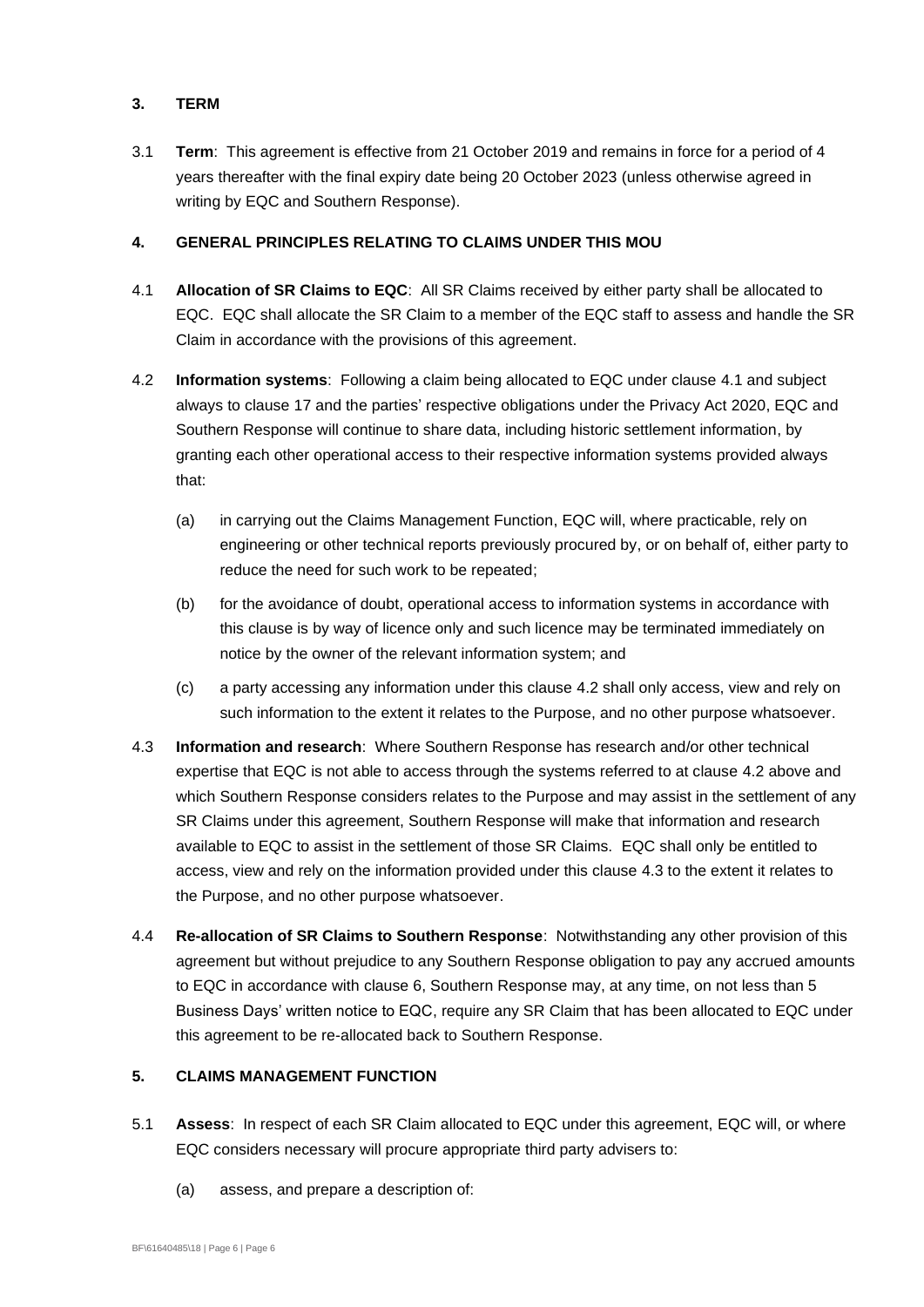- (i) the natural disaster event damage;
- (ii) any proposed repair or rebuild methodology for that damage; and
- (iii) the cost calculation for that repair or rebuild;
- (b) where there is a Defective Work Claim, assess the extent of the Defective Work (if any) and determine any Disregarded Work Sum in relation to that Defective Work;
- (c) where there is an Omitted Work Claim, consider the extent of the Omitted Work (if any) and determine any Disregarded Work Sum in relation to that Omitted Work;
- (d) provide a description of any Defective Work and/or Omitted Work and calculate the applicable Disregarded Work Sum (and provide details of how that sum was calculated);
- <span id="page-8-2"></span>(e) assess the SR Claim in accordance with:
	- (i) the Customer's Insurance Policy; and
	- (ii) Southern Response policies notified to EQC under clause [7.1;](#page-10-1) and
- <span id="page-8-0"></span>(f) assess, record and compile any other information held by EQC and which Southern Response or EQC considers may be relevant to the assessment and Apportionment of the SR Claim.
- 5.2 **Provision of information**: EQC will provide Southern Response on request with details and supporting materials in relation to all of the matters set out in clauses [5.1\(a\)](#page-7-4) to [5.1\(f\).](#page-8-0)
- <span id="page-8-1"></span>5.3 **Estimation of Settlement Sum or Repair or Rebuild Sum**: EQC will, with the assistance of third party advisers where EQC considers necessary, estimate:
	- (a) the Settlement Sum; or
	- (b) the Repair or Rebuild Sum,

in respect of each SR Claim in accordance with the EQC Act and, to the extent relevant to the portion of a Settlement Sum or Repair or Rebuild Sum that is in excess of the Cap, in accordance with the Customer's Insurance Policy.

- 5.4 **Payment of Settlement Sum or Repair or Rebuild Sum**: Subject to clauses [5.5](#page-9-3) and [5.6,](#page-9-1) EQC shall:
	- (a) if the Settlement Sum or Repair or Rebuild Sum does not exceed the Cap, make payment of the Settlement Sum to the relevant Customer or communicate to the Customer that a repair or rebuild will be provided, as applicable; and
	- (b) if the Settlement Sum or Repair or Rebuild Sum exceeds the Cap:
		- (i) advise Southern Response of the amount by which the Settlement Sum or Repair or Rebuild Sum (as applicable) exceeds the Cap, so Southern Response can pay the Customer the over Cap amount; and
		- (ii) (ii) if applicable, communicate to the Customer if a repair or rebuild will be provided; and pay that part of the Settlement Sum or Repair or Rebuild Sum (as applicable) which does not exceed the Cap to the Customer.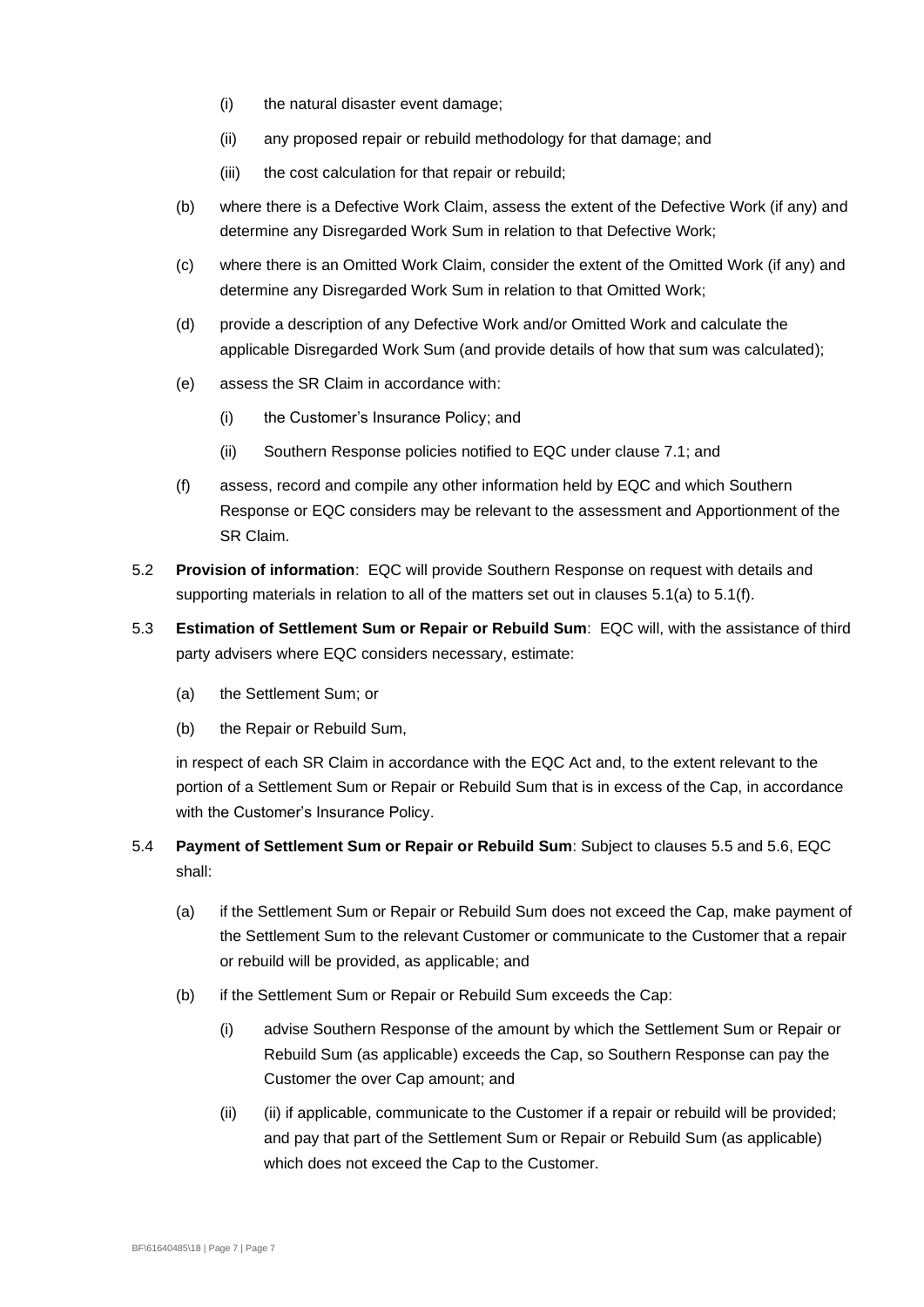- <span id="page-9-3"></span>5.5 **Settlement Agreements**: EQC may negotiate and instruct the preparation of settlement agreements for Southern Response's approval and, if approved, execution.
- <span id="page-9-1"></span>5.6 **Delegated authority**: EQC must obtain Southern Response's written agreement, prior to:
	- (a) proceeding under clauses 5.4(b) or [5.5,](#page-9-3) where the Settlement Sum or Repair or Rebuild Sum estimated in accordance with clause [5.3](#page-8-1) exceeds the Cap by more than \$50,000; or
	- (b) approving any payments to third parties which relates to a SR Claim and exceeds the Third Party Payment Cap Amount.
- <span id="page-9-4"></span><span id="page-9-0"></span>5.7 **Vulnerable Persons and Prioritisation**: In relation to each SR Claim within the scope of this agreement, each party will:
	- (a) notify the other party as soon as practicable after it becomes aware that a Customer is a Vulnerable Person and
	- (b) prioritise SR Claims for Vulnerable Persons notified in accordance with this clause [5.7.](#page-9-4)
- 5.8 **Over Cap amounts**: To the extent that a Settlement Sum or Repair or Rebuild Sum exceeds the Cap, the parties shall use all reasonable endeavours to ensure that the Customer receives the under Cap and over Cap sums payable by EQC and Southern Response at the same time.

## <span id="page-9-2"></span>**6. REIMBURSEMENT AND PAYMENT**

- <span id="page-9-6"></span><span id="page-9-5"></span>6.1 **Reimbursement:** Southern Response will reimburse EQC:
	- (a) Southern Response's Share of Expenses to the extent these have not already been paid; and
	- (b) without limiting paragraph [6.1\(a\)](#page-9-5) above, all amounts incurred by EQC arising out of or in connection with EQC's compliance with a direction by Southern Response pursuant to clause [7.2.](#page-10-0)
- 6.2 **Reimbursement Statement:** At the end of each quarter during the term of this Agreement, EQC shall use its reasonable endeavours to provide Southern Response with a statement showing the amounts to be reimbursed to EQC in accordance with clause [6.1](#page-9-6) (**Reimbursement Statement**).
- <span id="page-9-8"></span>6.3 **Payment of amount in Reimbursement Statement:** Subject to clause [6.4,](#page-9-7) Southern Response shall, within 10 business days of Southern Response's receipt of a Reimbursement Statement, make payment of the amount specified in the Reimbursement Statement to EQC's nominated account.
- <span id="page-9-7"></span>6.4 **Disputed Reimbursement Statement:** If Southern Response (acting reasonably) disputes any Reimbursement Statement, it shall immediately notify EQC in writing of the dispute. Southern Response must pay the undisputed portion of the Reimbursement Statement and the disputed amount will be resolved by the parties in accordance with clause [19.](#page-18-0) Unless a dispute is raised by Southern Response within 10 business days of Southern Response's receipt of the Reimbursement Statement (time being of the essence), Southern Response will be deemed to have accepted such Reimbursement Statement as valid and will make payment in accordance with clause [6.3.](#page-9-8)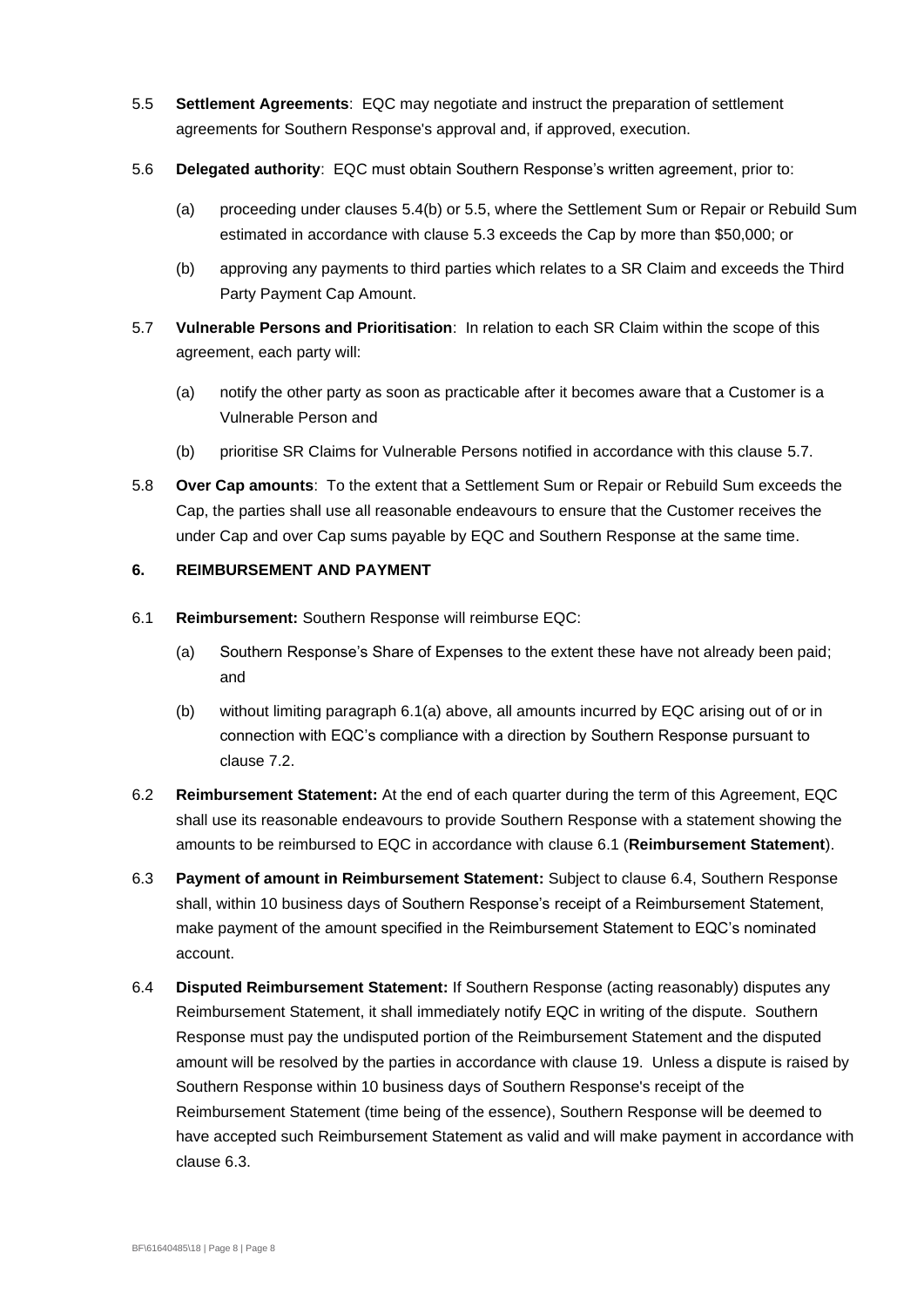## **7. POLICIES**

- <span id="page-10-1"></span>7.1 **Southern Response policies**: EQC will adhere to, and is entitled to rely on the correctness, accuracy and completeness of, any policies provided to EQC by Southern Response (as updated and notified to EQC in writing from time to time) for the purpose of acting in accordance with Customer's Insurance Policies as required by clause [5.1\(e\)](#page-8-2) including, without limitation, any policy notified by Southern Response regarding who should be paid when there is more than one person with an insurable interest in the relevant property.
- <span id="page-10-0"></span>7.2 **Direction**: EQC will seek direction from Southern Response whenever it considers or is aware that a Customer's Insurance Policy is capable of, or has been applied using, more than one interpretation. Southern Response will provide that direction, in the appropriate form, as soon as reasonably practicable.
- 7.3 **Southern Response point of contact and assistance**: Southern Response will make available to EQC, at Southern Response's cost, subject matter experts who will be EQC's primary point of contact in relation to Customer's Insurance Policies and other Southern Response policies.

## **8. TRAINING**

- 8.1 **Training**: EQC shall:
	- (a) ensure that all EQC personnel (including any contractors, sub-contractors and consultants) involved in the Claims Management Function have completed training as reasonably directed by Southern Response from time to time; and
	- (b) maintain full, complete, accurate and up to date records of all EQC personnel involved in providing Southern Response with the services described in this agreement, including:
		- (i) the date they commenced and finished providing services under this agreement;
		- (ii) the nature of the services provided by that person; and
		- (iii) the training they have received, the date on which that training was received and the results of any test in respect of that training.

## **9. RECORD KEEPING AND THE PUBLIC RECORDS ACT 2005**

- 9.1 **Record keeping**: Without limiting EQC's obligations under the Public Records Act 2005, EQC must maintain full complete and accurate records:
	- (a) relating to all SR Claims assessment and settlement decisions; and
	- (b) of all other matters relating to this agreement.

### **10. CUSTOMER SATISFACTION AND PROCESS EFFICIENCY**

10.1 Subject to the provisions of this agreement including under clause [12](#page-11-0) the parties may work together to put in place procedures to measure and monitor Customer satisfaction in relation to SR Claims and the parties' responsibilities under this agreement.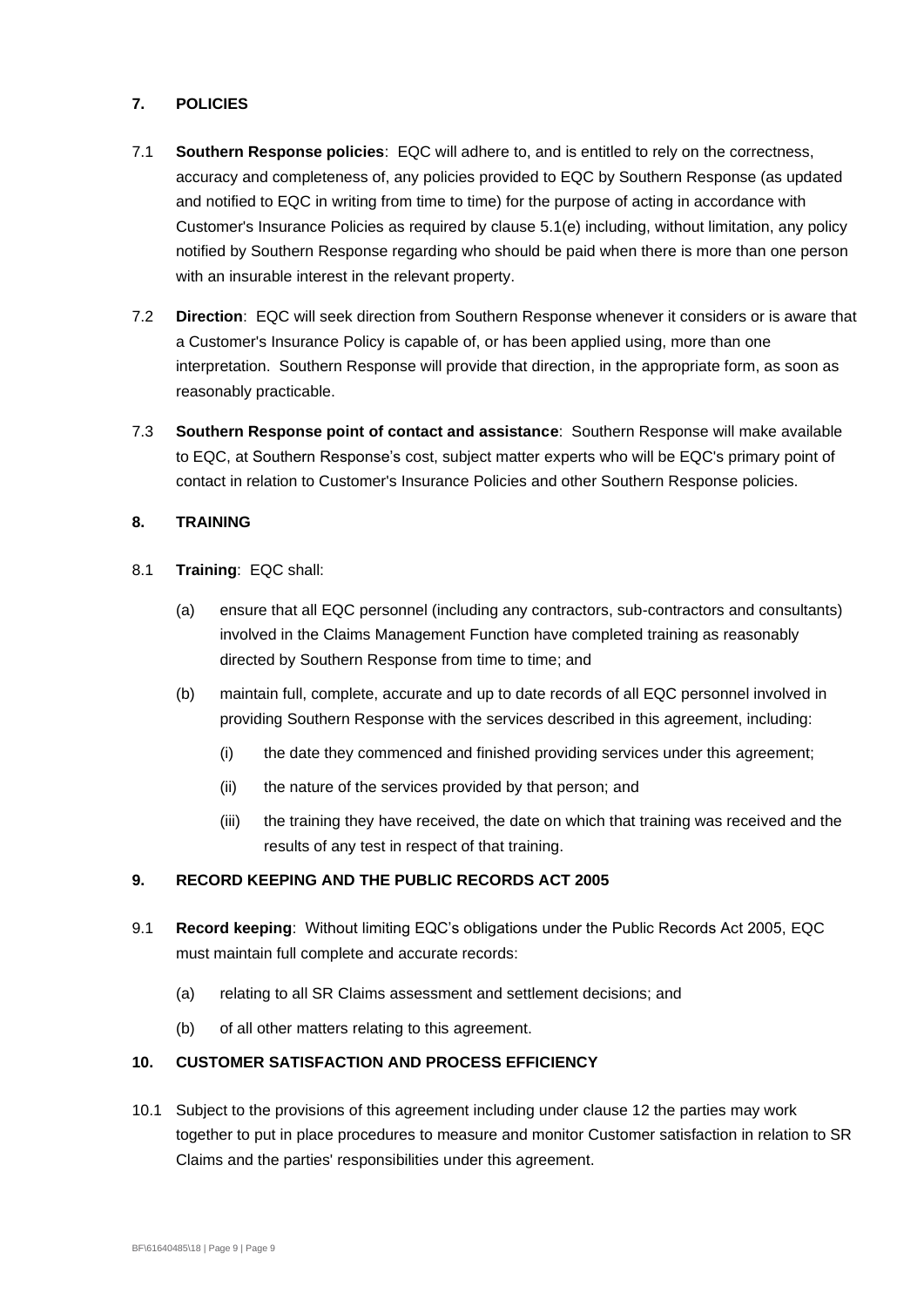10.2 Southern Response will from time to time assess Customer satisfaction under this agreement and will report to EQC.

### **11. GOODS AND SERVICES TAX**

- 11.1 **GST payable by Recipient**: Unless otherwise stated, all amounts and values referred to in this agreement are exclusive of GST. To the extent that any supply from one party (**Supplier**) to another party (**Recipient**) under this agreement constitutes a taxable supply for GST purposes (**Taxable Supply**), an amount equal to the GST chargeable on that Taxable Supply, as between the Supplier and the Recipient, will be payable by the Recipient to the Supplier in addition to the amount payable for the Taxable Supply. The Recipient will pay the GST amount at the same time and in the same manner as payment for the Taxable Supply is required, provided that on or before that time the Supplier has issued to the Recipient a GST Invoice.
- 11.2 **GST treatment of supplies as agent (section 60(2B) of the GST Act)**: EQC and Southern Response agree for the purposes of section 60(2B) of the GST Act that each payment made by either of them as agent for the other will be treated for the purposes of the GST Act as two separate supplies, being:
	- (a) a supply of goods and services from the customer to the agent (as if the agent was the principal for the purpose of supply); and
	- (b) a supply of those goods and services from the agent to the principal.

## <span id="page-11-0"></span>**12. AUDIT AND ASSURANCE**

- <span id="page-11-1"></span>12.1 **Audit Right**: Subject to clause [12.5,](#page-12-0) upon Southern Response giving no less than 5 business days' prior written notice to EQC, EQC shall permit any Crown agency or regulator, Southern Response, any reinsurer of Southern Response or any duly qualified auditor (in each case, the **Auditor**) to have access to EQC's premises and any EQC personnel to:
	- (a) examine records, documents, processes or other relevant information directly relating to this agreement; and
	- (b) ask for adequate explanations from EQC which EQC shall provide,

to the extent necessary for the Auditor to satisfy itself:

- (c) of the correctness of any:
	- (i) Settlement Sum;
	- (ii) Southern Response's Share of Expenses invoiced to Southern Response; or
	- (iii) any actions carried out by EQC under delegated authority as permitted under clause [5.6;](#page-9-1) and/or
- (d) that each party is performing its obligations under this agreement in accordance with this agreement.
- 12.2 **Findings of audit**: If an Auditor determines a discrepancy or error in the calculation of Southern Response's Share of Expenses then, subject to EQC's right to dispute that determination in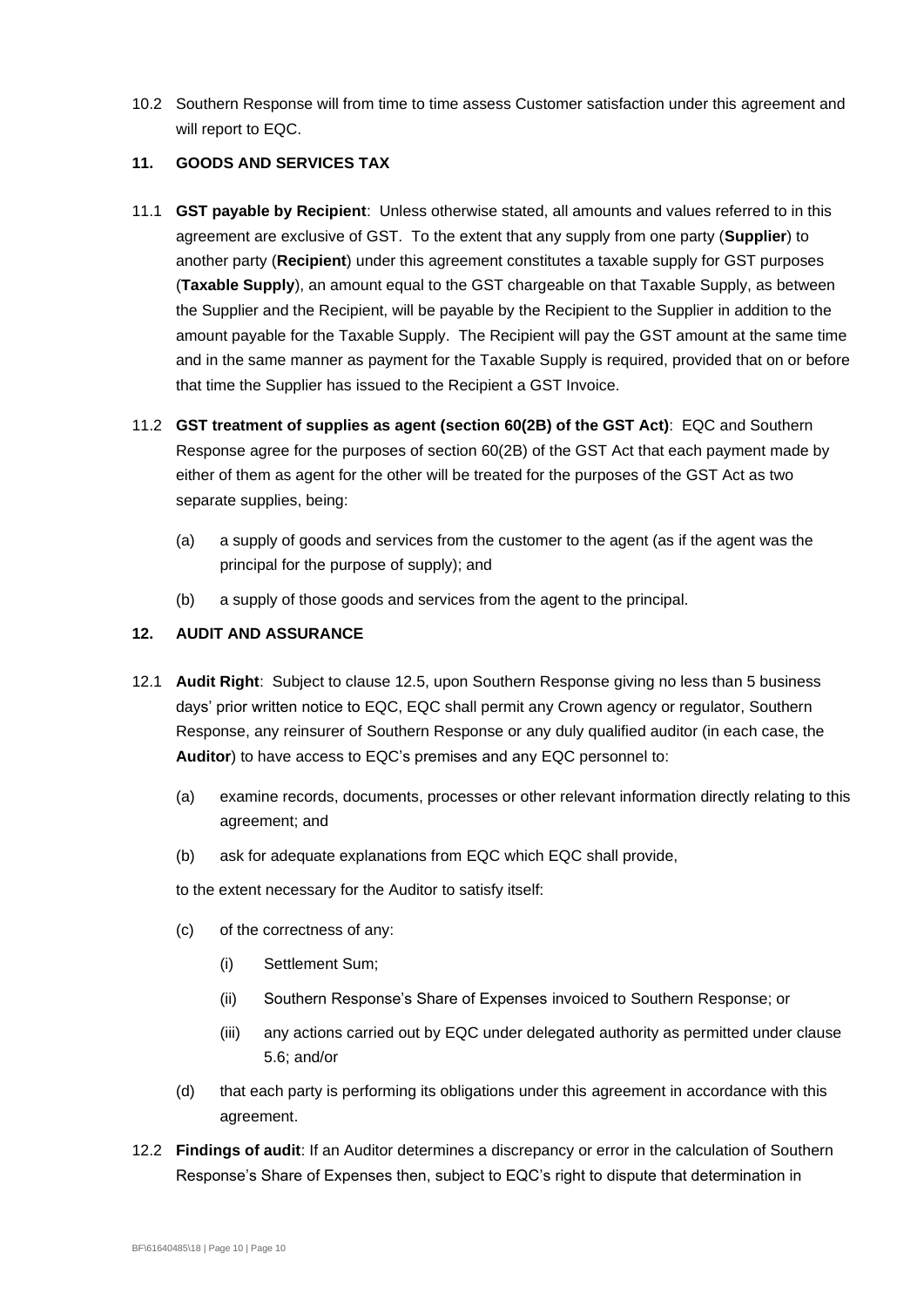accordance with clause [19,](#page-18-0) EQC shall be required to, as soon as reasonably practicable, refund Southern Response any overpayment.

- 12.3 **Costs of audit**: Each party will bear its own costs in relation to any such access, inspection, copying, observation, interviewing, testing or audit unless any significant breach of this agreement by EQC is revealed in which case EQC will meet the reasonable costs of Southern Response and its reinsurers in relation to any such access, inspection, copying, observation, interviewing, testing and audit.
- 12.4 **Replacing auditor**: EQC may request replacement of the Auditor, and Southern Response shall comply with such request at its cost, if EQC reasonably considers the Auditor is unsuitable due to competitive conflict or not complying with clause [12.5.](#page-12-0)
- <span id="page-12-0"></span>12.5 **Access conditions**: EQC shall grant the Auditor access to the extent required in clause [12.1,](#page-11-1) provided that:
	- (a) any Auditor has first produced to EQC any necessary authorisation from Southern Response;
	- (b) the Auditor agrees to comply with all reasonable requirements of EQC stipulated for the purpose of protecting the confidentiality and security of information, personnel and premises;
	- (c) Southern Response shall not be entitled to have access to any of EQC's accounts or financial records and information that relate to a service provided on a fixed price basis; and
	- (d) the Auditor causes as little disruption to EQC and its personnel as is reasonably practicable.
- 12.6 **Further steps**: If at any time (including following an audit) Southern Response is concerned that EQC is failing to comply with:
	- (a) this agreement, or
	- (b) the requirements of a Customer's Insurance Policy (as applicable),

in any systemic or material way, Southern Response may give notice to EQC requiring EQC to provide a remedial plan showing, to Southern Response's reasonable satisfaction, the steps to be taken by EQC to remedy the failure. If, after a further 20 business days of such notice, Southern Response is not satisfied with the implementation of EQC's remedial plan or otherwise considers that the failure has not been remedied, Southern Response may on written notice to EQC immediately cease settlement of any SR Claims or any particular category of SR Claims or SR Claims relating to particular type of property pending further review and Southern Response satisfying itself that EQC's claims settlement practices are appropriate or that EQC has otherwise addressed Southern Response's concerns.

## **13. ADMINISTRATION**

13.1 **Health and Safety**: Each party is responsible for all aspects of health and safety for its personnel (including its employees, contractors and subcontractors, agents, external consultants and coopted or seconded employees). EQC and Southern Response acknowledge their collective goal of "zero harm" in the provision of services under this agreement and other people lawfully at their respective workplaces. For these purposes: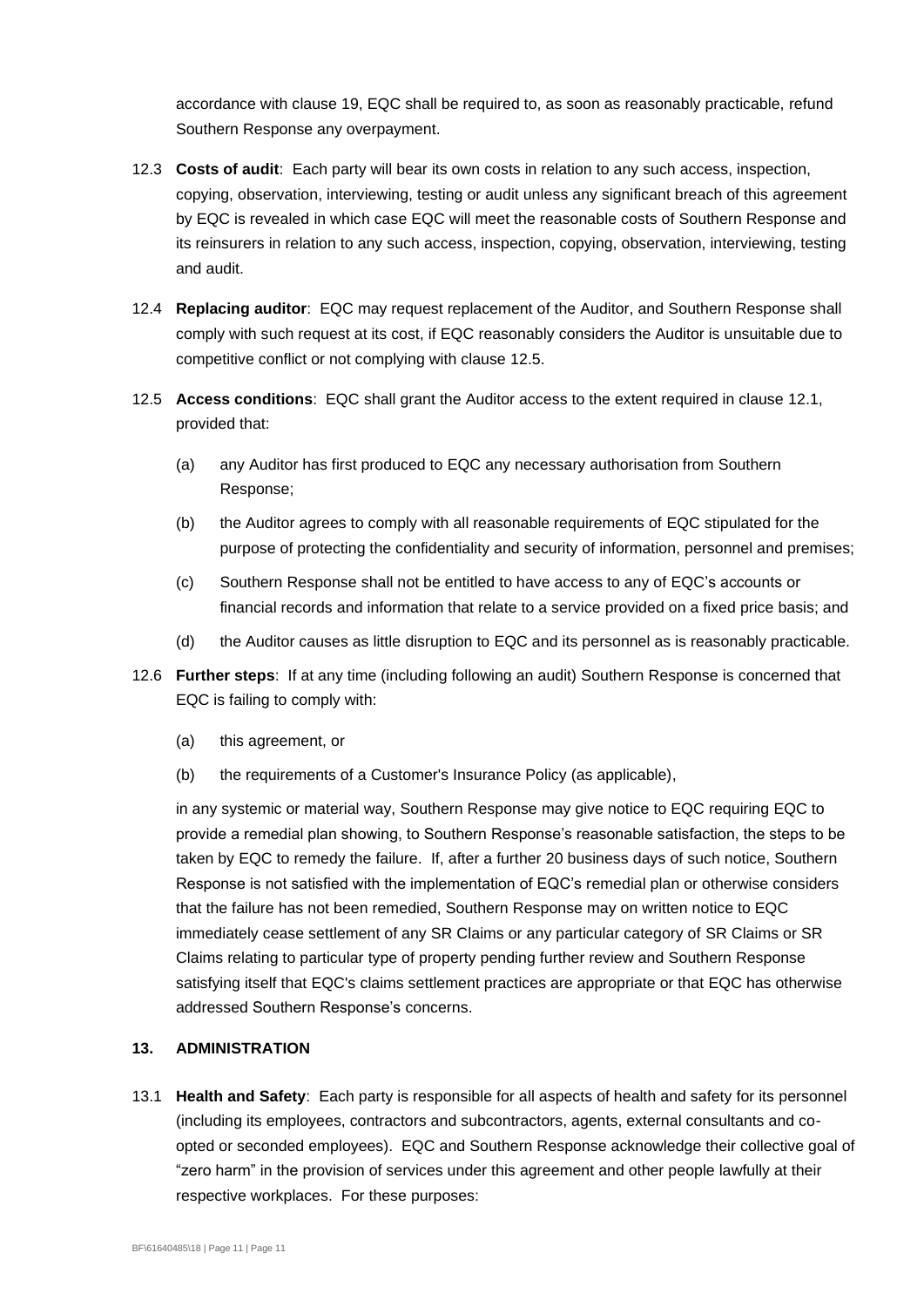- (a) where any activity involves both parties, the parties will consult, co-operate and co-ordinate their activities to ensure all health and safety duties in relation to that activity are appropriately, resourced, allocated and fulfilled;
- (b) each party:
	- (i) must have in place, and comply with, health and safety policies, processes and procedures that are appropriate for the services provided under this agreement (health and safety systems) and meet their respective obligations under the Health and Safety at Work Act 2015 and associated regulations;
	- (ii) will:
		- (1) provide reasonable details of its health and safety systems to the other party, and if requested, will allow the other party to audit those systems from time to time;
		- (2) will report regularly to the other party on health and safety matters as reasonably required by that other party;
		- (3) notify the other party of any identified risks or hazards;
		- (4) consult with the other party in relation to management of risks and hazards, and any changes to its health and safety policies and procedures; and
		- (5) comply with any reasonable expectations communicated by the other party in relation to its health and safety systems;
- (c) a party may suspend the other party's services (or any part thereof) with immediate effect by giving Notice to that other party if it is not satisfied with any aspect of that other party's health and safety systems or conduct;
- (d) In the event of any near miss incident or accident, the party responsible for the activity where the accident or incident occurred will:
	- (i) immediately advise the other party of that near miss incident or accident relating to the services under this agreement; and
	- (ii) if requested by the other party:
		- (1) undertake its own investigation into that near miss incident or accident and provide the other party with a copy of all investigation reports in a timely manner;
		- (2) comply with its obligations under the Health and Safety at Work Act 2015 to notify WorkSafe, prevent further harm, and preserve the incident site (if required); and
		- (3) assist in or carry out any reasonable subsequent investigation relating to that incident or accident, as and when reasonably required by the other party.
- 13.2 **Fraud notification**: A party will notify the other party promptly on becoming aware of any fraudulent conduct or suspected or alleged fraudulent conduct, whether in relation to a Customer, contractor, staff or any other person whatsoever. The parties will work together in good faith on a case by case basis to resolve such matters relating to the fraud or suspected or alleged fraud.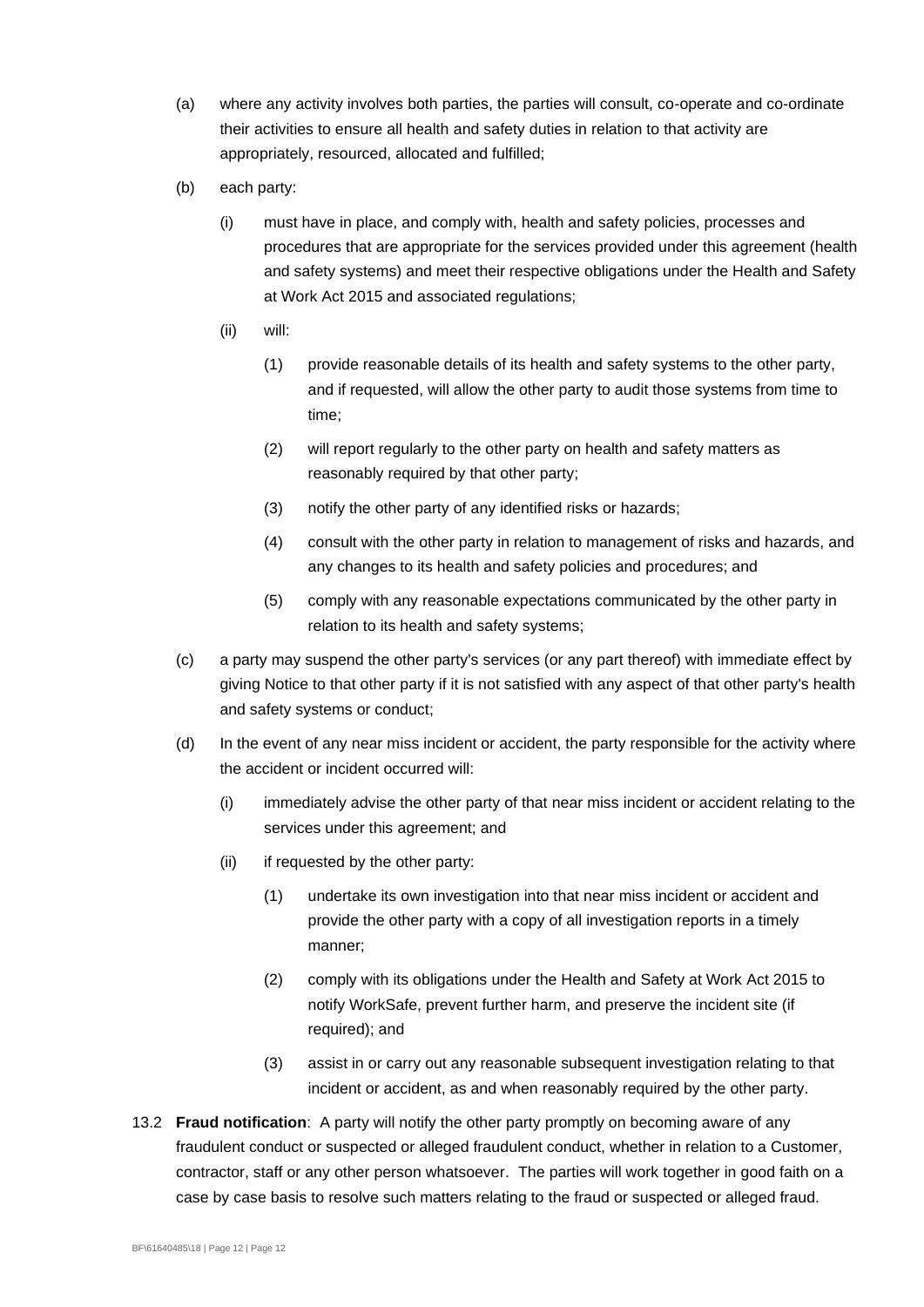- 13.3 **Personnel**: EQC must ensure that all of its personnel, agents and third party advisors engaged in the performance of EQC's obligations under this agreement:
	- (a) are sufficiently experienced, qualified and skilled for those purposes; and
	- (b) conduct themselves in a professional manner and in a manner consistent with the Crown's expectations to pursue fair, timely and enduring settlements at all times.

If Southern Response is at any time dissatisfied on reasonable grounds with the performance of a particular person engaged in the performance of EQC's obligations under this agreement, Southern Response may (after consulting with EQC in good faith) notify EQC that the particular person must immediately cease involvement with the performance of EQC's obligations under this agreement. In such a case EQC must immediately remove that person from any involvement and replace that person as quickly as practicable with a suitably qualified and experienced person.

## **14. INTELLECTUAL PROPERTY**

14.1 **Existing Intellectual Property**: The parties agree that all Intellectual Property owned by a party and existing prior to the commencement of this agreement will remain the exclusive property of that party during the term of this agreement and afterwards, provided always that each party (**first party**) shall allow the other party (**other party**) to use the first party's Intellectual Property for the term of this agreement for the purposes of complying with the other party's obligations under this agreement.

#### 14.2 **New Intellectual Property**: Each party agrees that:

- (a) all Intellectual Property that is created jointly by the parties or any of their employees, agents, officers or subcontractors during the term of this agreement, as a result of, for the purposes of, or in connection with, this agreement will be jointly owned by the parties and each party will have a perpetual, royalty free, non-exclusive licence (subject to clause [17,](#page-16-0) the Privacy Act 2020 and all other applicable laws) to use such jointly owned Intellectual Property; and
- (b) all new Intellectual Property that is created by a party (Party A) or any of its employees, agents, officers or subcontractors during the term of this agreement, as a result of, for the purposes of, or in connection with, this agreement will vest in Party A on creation and Party A may, but need not, licence the other party to use such new Intellectual Property on such terms and conditions as Party A sees fit.

#### **15. TERMINATION**

- 15.1 **Termination on notice**: In addition to any other rights, powers or remedies a party may have under this agreement or at law, a party may terminate this agreement at any time by giving 120 business days' notice to the other party.
- 15.2 **Effect of termination**: In addition to any other rights, powers or remedies a party may have under this agreement or at law, if this agreement ends or is terminated, the following will apply: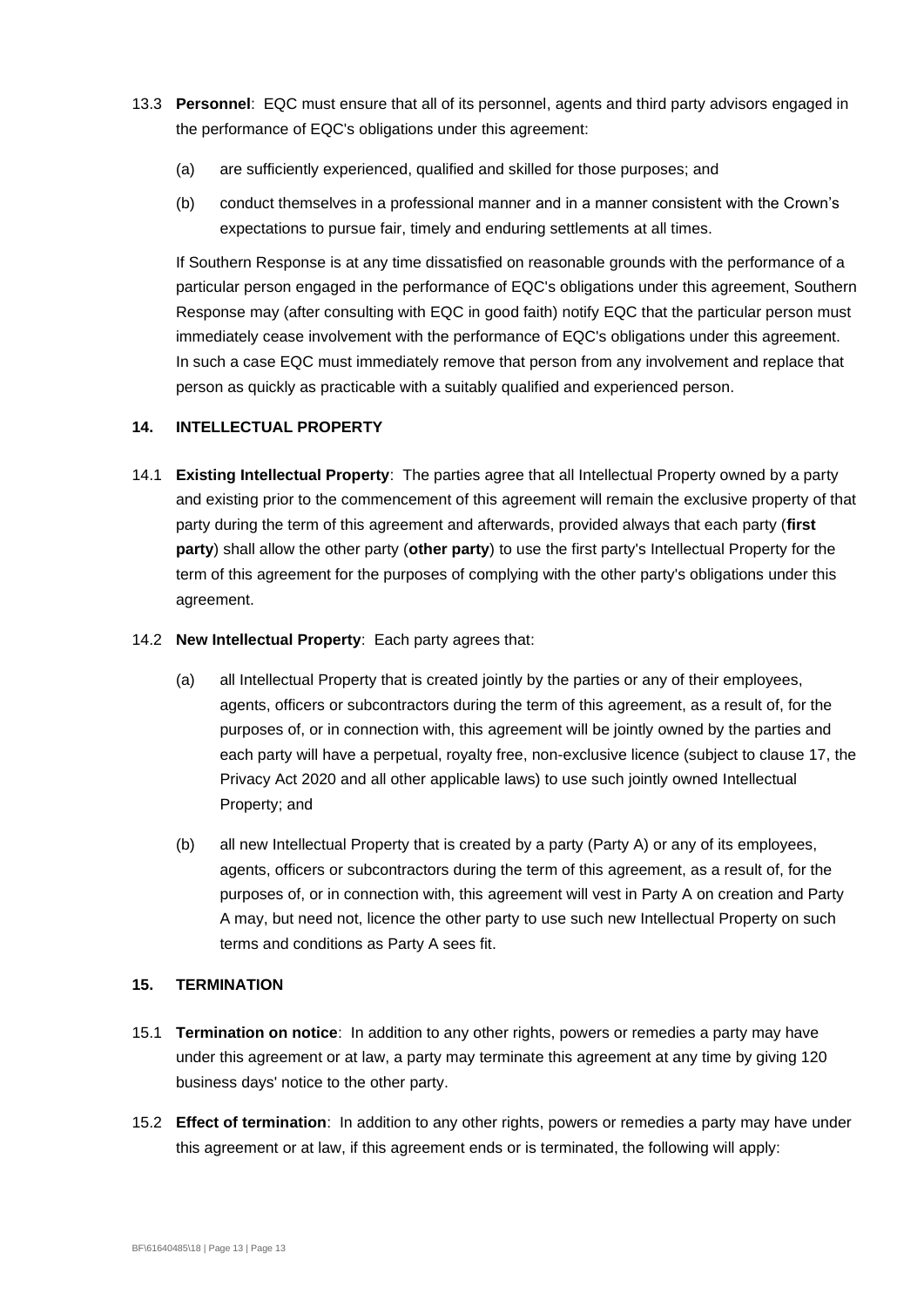- (a) each party is released from its obligations under this agreement (except those relating to confidentiality, disengagement, audit and assurance, reporting, assistance with customer complaints, final apportionment and any other clauses expressly stated or which would reasonably be expected to survive the termination of this agreement);
- (b) each party retains the rights it has accrued under this agreement including any right to be reimbursed under clause [6;](#page-9-2)
- (c) each party must return any Confidential Information in its possession to the relevant party or, if requested by the relevant party, destroy the Confidential Information; and
- (d) EQC will assist Southern Response with a smooth transition of its SR Claims management process to Southern Response or an alternative provider as requested by Southern Response, including by, to the extent permitted by law, transferring to Southern Response or at Southern Response's direction, all information held by EQC relating to the SR Claims being managed by EQC on Southern Response's behalf under this agreement.

## **16. LIABILITY**

- <span id="page-15-2"></span>16.1 **Mutual indemnities**: Subject to clauses [16.2](#page-15-0) and [16.3:](#page-15-1)
	- (a) EQC shall be liable to Southern Response for, and indemnifies Southern Response in respect of, all costs and expenses suffered by Southern Response as a result of a wilful and material breach of EQC's obligations under this agreement; and
	- (b) Southern Response shall be liable to EQC for, and indemnifies EQC in respect of:
		- (i) all costs and expenses suffered by EQC as a result of a wilful and material breach of Southern Response's obligations under this agreement;
		- (ii) any loss suffered by EQC as a result of following Southern Response's directions in accordance with clause [7.2;](#page-10-0)
		- (iii) any failure by Southern Response to reimburse amounts due to EQC in accordance with clause [6;](#page-9-2) and
		- (iv) all amounts incurred by EQC in respect of any third party claim (including by a Customer) against EQC arising out of or in connection with EQC's performance of the Claims Management Function or otherwise under, and in accordance with, this Agreement.
- <span id="page-15-0"></span>16.2 **Cap**: Notwithstanding any other provision in this agreement and except to the extent:
	- (a) not permissible by law; or
	- (b) payable under clauses [6](#page-9-2) or [16.1\(b\),](#page-15-2)

the maximum amount for which either party may be liable to the other (in contract, tort or otherwise, including negligence) in the aggregate for all actions, claims, demands, rights or set-offs for anything arising directly or indirectly out of this agreement is limited to \$1,000,000.

<span id="page-15-1"></span>16.3 **No indirect or consequential loss**: No party shall be liable to the other party for any indirect, consequential or special loss, or loss of profit, in relation to this agreement however arising, whether in contract, tort or otherwise.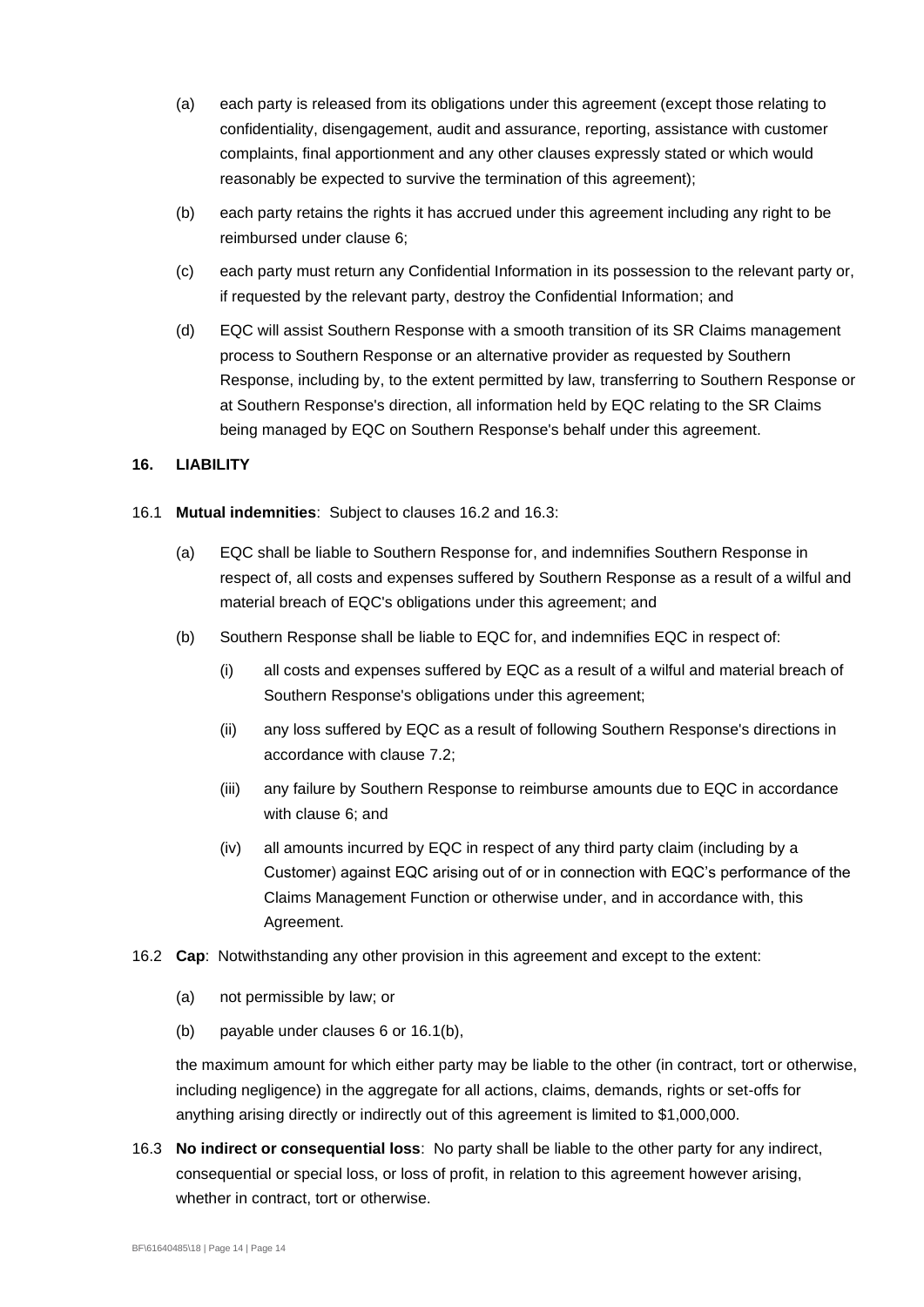#### <span id="page-16-0"></span>**17. CONFIDENTIAL INFORMATION**

- 17.1 **Confidentiality obligations**: Where the one party (**Recipient**) receives, or has received, whether before or after the date of this agreement, Confidential Information from the other party (**Provider**), the Recipient must, subject to the terms of this agreement:
	- (a) keep the Confidential Information secret and preserve its confidential nature;
	- (b) not use, disclose or reproduce the Confidential Information for any purpose other than the Purpose or another purpose permitted by this agreement;
	- (c) not, without the Provider's consent, disclose or permit the disclosure of the Confidential Information to any person except as permitted under clauses [17.2](#page-16-1) an[d 17.3;](#page-16-2)
	- (d) only copy or reproduce Confidential Information for the purposes of this agreement or with the consent of the Provider;
	- (e) establish and maintain appropriate security measures to safeguard the Confidential Information from unauthorised access, use, copying or disclosure;
	- (f) immediately notify the Provider of any unauthorised access to, use or disclosure of the Confidential Information; and
	- (g) comply with any direction from the Provider in relation to the protection of the Confidential Information.
- <span id="page-16-1"></span>17.2 **Further permitted use and disclosure of Confidential Information**: This agreement does not prohibit the disclosure of Confidential Information by the Recipient in the following circumstances:
	- (a) the Provider has consented to the disclosure, which consent may be subject to the condition that the person to whom the disclosure is to be made enters into a separate confidentiality agreement with the Provider.
	- (b) the disclosure is to a director, officer, employee, agent, contractor, financier or professional adviser of the Recipient to the extent disclosure to that person is necessary in order to perform a function in connection with this agreement;
	- (c) the disclosure is required by a court, or to comply with any law, binding directive of a governmental or administrative authority;
	- (d) the disclosure is required to comply with the listing rules of any stock exchange on which the Recipient's securities are listed; or
	- (e) the disclosure is to EQC's responsible Minister or in connection with any Parliamentary convention.
- <span id="page-16-2"></span>17.3 **Official Information**: The parties acknowledge that they are each subject to the Official Information Act 1982 (**OIA**) and that they may be obliged to disclose Confidential Information under the OIA if so requested and there is no good reason under the terms of the OIA to withhold that information. Each party acknowledges the importance of the other party's commercially sensitive Confidential Information and will:
	- (a) promptly notify the other party of any request received by it under the OIA that relates to Confidential Information of that other party; and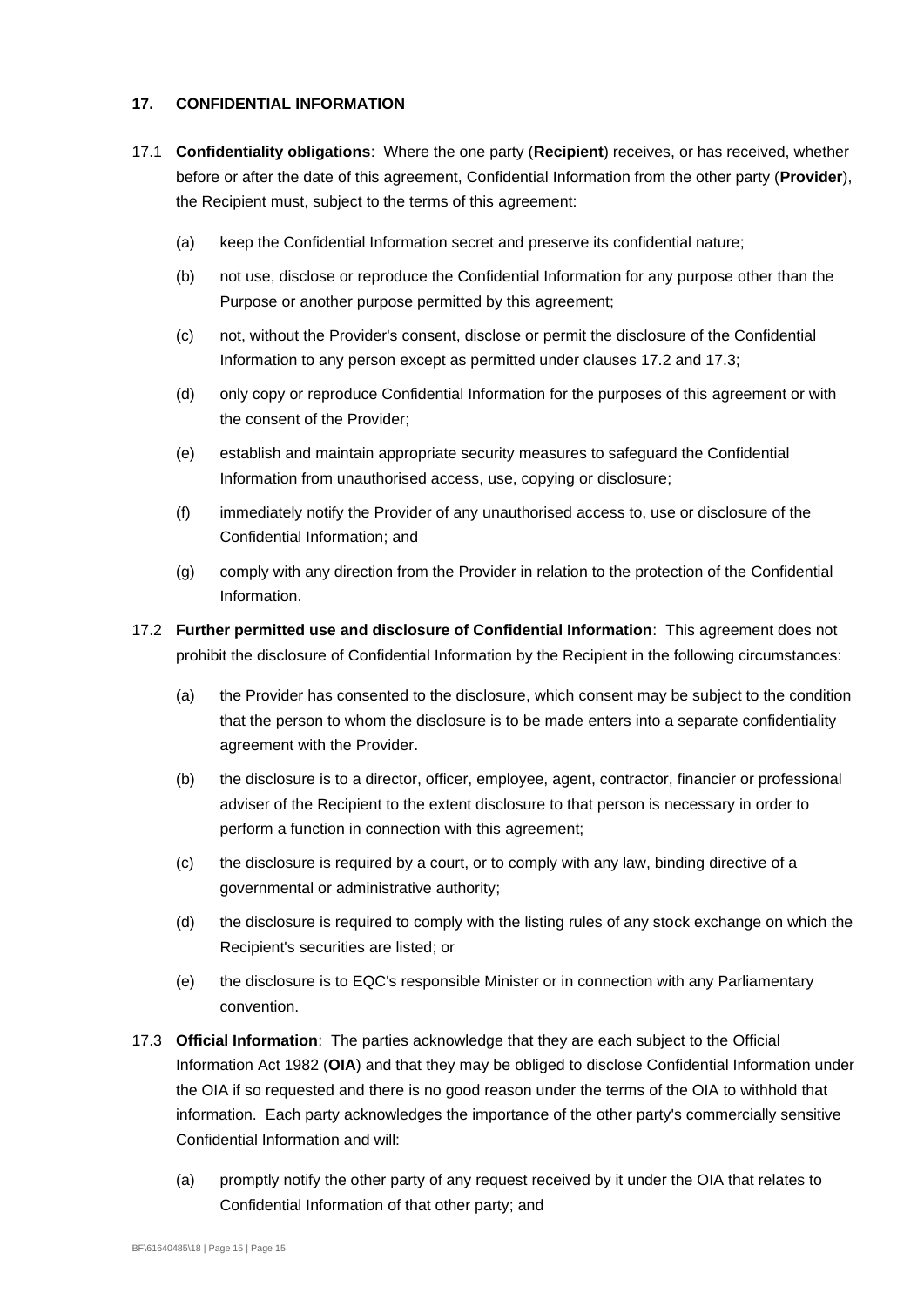(b) consult with the other party in relation to the Confidential Information that it is required to disclose under the OIA to comply with that request.

### **18. NOTICES**

- 18.1 **Giving notices**: Any notice, consent, approval or other communication (each a Notice) given to a party under this agreement is only given if it is in writing and sent in one of the following ways:
	- (a) delivered to that party at its physical address and marked for the attention of the relevant department or officer (if any) set out below;
	- (b) posted to that party at its postal address and marked for the attention of the relevant department or officer (if any) set out below; or
	- (c) emailed to that party at its email address and marked for the attention of the relevant department or officer (if any) set out below.

| <b>EQC</b>                                  |                                                                                          |  |  |
|---------------------------------------------|------------------------------------------------------------------------------------------|--|--|
| Name:                                       | <b>Earthquake Commission</b><br>Level 11, Majestic Centre, 100 Willis Street, Wellington |  |  |
| <b>Physical Address:</b><br>Postal Address: | PO Box 311, Wellington 6140                                                              |  |  |
| Email:                                      | sidmiller@eqc.govt.nz                                                                    |  |  |
|                                             |                                                                                          |  |  |
| Copy to:<br>Attention:                      | Sid Miller                                                                               |  |  |
|                                             |                                                                                          |  |  |
| <b>Southern Response</b>                    |                                                                                          |  |  |
| Name:                                       | Southern Response Earthquake Services Limited                                            |  |  |
| <b>Physical Address:</b>                    | Level 3, 7 Winston Avenue, Papanui, Christchurch                                         |  |  |
| Postal Address:                             | PO Box 9052, Tower Junction, Christchurch 8149                                           |  |  |
| Email:                                      | casey.hurren@southernresponse.co.nz                                                      |  |  |
| Copy to:                                    |                                                                                          |  |  |

18.2 **Change of address**: If a party gives the other party three business days' notice of a change of its physical, postal or email address, any Notice is only given by that other party if it is delivered, posted or emailed to the new physical, postal or email address or provided that any change of physical or postal address will only be effective if the new address is in New Zealand.

- 18.3 **Time notice is given**: Any Notice is to be treated as given at the following time:
	- (a) if it is delivered, when it is left at the relevant address;

Attention: Casey Hurren

- (b) if it is sent by post, three (or, in the case of a Notice posted to another country, nine) business days after it is posted; or
- (c) if it is sent by email, on the date and time the email is sent (as shown in a confirmation of the email generated by the sender's computer system which indicates that the email was sent to the email address of the recipient notified for the purpose of this clause and provided that the sender's computer system has not generated a record that the email has not been received).

However, if any Notice is given on a day that is not a business day, or after 5.00pm on a business day, in the place of the party to whom it is sent it is to be treated as having been given at the beginning of the next business day.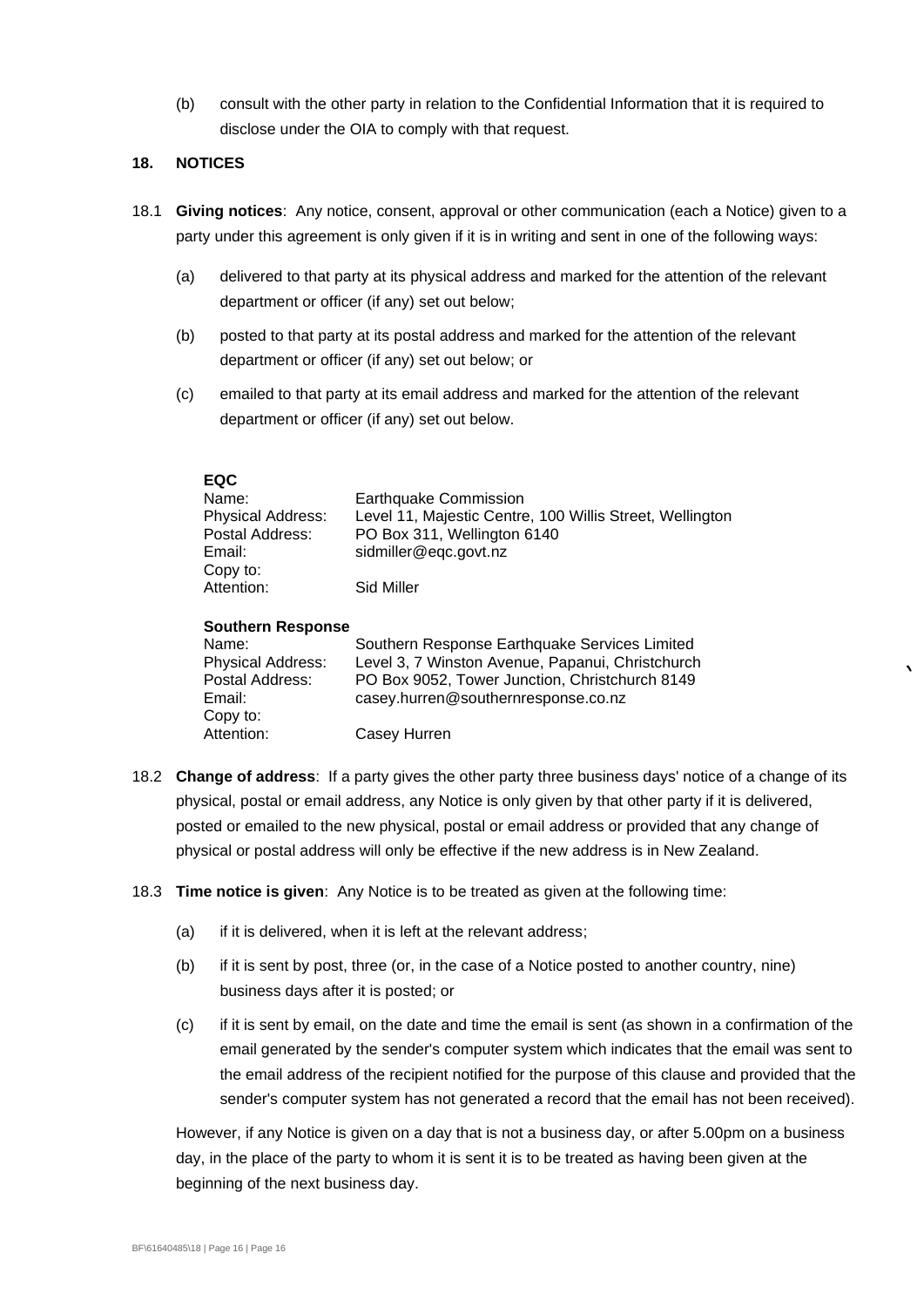#### <span id="page-18-0"></span>**19. DISPUTES**

- 19.1 **No proceedings**: If a dispute arises under this agreement, no party may commence any court or arbitral proceedings relating to the dispute unless it has first complied with clauses [19.2](#page-18-1) and [19.3.](#page-18-2) However, nothing in this clause restricts or limits the right of a party to obtain urgent injunctive relief or to terminate this agreement.
- <span id="page-18-1"></span>19.2 **Dispute Notice**: If a dispute arises under this agreement, a party may, at any time, give a notice (**Dispute Notice**) to the other party:
	- (a) specifying the nature of the dispute and the position that the party giving the notice believes to be correct; and
	- (b) requesting that a meeting take place to attempt to resolve the dispute.
- <span id="page-18-2"></span>19.3 **Meeting**: The senior representatives of each party must meet within five business days of the date of the Dispute Notice and endeavour to resolve the dispute in good faith.
- 19.4 **Mediation**: If the dispute is not resolved within ten business days of a party's receipt of a Dispute Notice, the dispute may, at the option of any party involved in the dispute, be submitted for mediation by a mediator agreed by the parties or, if no agreement can be reached within two business days, a mediator nominated by the President of the New Zealand Law Society. The mediator will determine the procedure and timetable for the mediation, which is to be held as soon as reasonably practicable. The costs of the mediation will be shared equally by the parties involved in the mediation.
- 19.5 **Arbitration**: If any party does not wish to use, or continue to use, mediation, or mediation does not resolve the dispute within 15 business days from the date of the submission to mediation, the dispute will be referred to and finally resolved by arbitration in accordance with the provisions of the Arbitration Act 1996 as follows:
	- (a) there will be a single arbitrator, to be agreed by the parties or failing agreement within 5 business days of referral to arbitration, the arbitrator shall be selected by the President of the New Zealand Law Society;
	- (b) the seat or place of arbitration will be in Christchurch; and
	- (c) the parties agree:
		- (i) clauses 2, 4, 5 and 6(1) and (2) of the Second Schedule to the Arbitration Act 1996, referring to the determination of preliminary points of law, appeals on questions of law and costs and expenses of an arbitration, will apply to any arbitration under this agreement;
		- (ii) no other provisions of the Second Schedule to the Arbitration Act 1996 apply to any such arbitration;
		- (iii) any appeal contemplated by clause 5 of the Second Schedule may be taken without any need for leave from the High Court of New Zealand; and
		- (iv) the award of any arbitral tribunal constituted under this agreement shall be in writing and will be binding on the parties, who each covenant to carry out that award.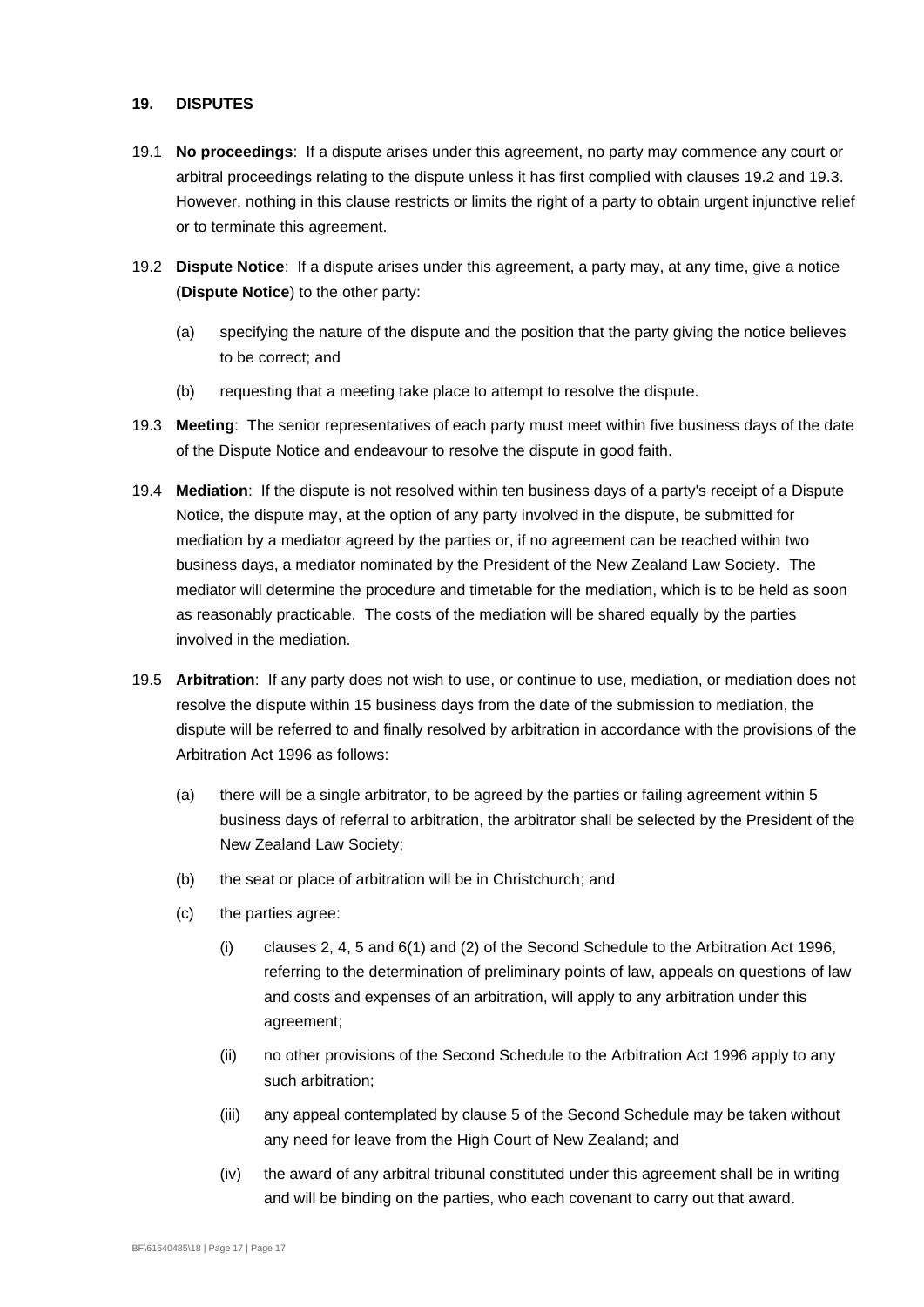#### **20. MISCELLANEOUS**

- 20.1 **Approvals and consents**: Unless this agreement expressly provides otherwise, a party may give or withhold an approval or consent in that party's absolute discretion and subject to any conditions determined by the party. A party is not obliged to give its reasons for giving or withholding a consent or approval or for giving a consent or approval subject to conditions.
- 20.2 **Assignments and transfers**: Neither party may assign any of its rights under this agreement without the prior written consent of the other party.
- 20.3 **Contract and Commercial Law Act 2017**: Unless this agreement expressly provides otherwise, this agreement is not intended to, and does not, confer a benefit on any person or class of persons who is not a party to it. Without limiting the generality of the foregoing, nothing in this agreement limits any discretion of a party or binds a party in any way in respect of any SR Claim that has not been allocated to EQC pursuant to clause [4.1.](#page-7-5)
- 20.4 **No set off**: A party is not entitled to raise a set-off or counterclaim in respect of any amount it owes another party and all amounts to be paid by a party under this agreement will be paid in full without deduction or withholding. An amount owed includes any amount owed, whether actually, contingently or prospectively.
- 20.5 **Costs**: Except as otherwise set out in this agreement, each party must pay its own costs and expenses for preparing, negotiating, executing and completing this agreement and any document related to this agreement.
- 20.6 **Entire agreement**: This agreement contains everything the parties have agreed in relation to the subject matter it deals with. No party can rely on an earlier written document or anything said or done by or on behalf of another party before this agreement was executed.
- 20.7 **Execution of separate documents**: This agreement is properly executed if each party executes either this document or an identical document. In the latter case, this agreement takes effect when the separately executed documents are exchanged between the parties.
- 20.8 **Further acts**: Each party must at its own expense promptly execute all documents, do all things and do or use reasonable endeavours to cause a third party to do all things that another party from time to time may reasonably request in order to give effect to, perfect or complete this agreement and all transactions incidental to it.
- 20.9 **Governing law and jurisdiction**: This agreement is governed by the law of New Zealand. The parties submit to the non-exclusive jurisdiction of its courts and courts of appeal from them. The parties will not object to the exercise of jurisdiction by those courts on any basis.
- 20.10 **Severability**: Each provision of this agreement is individually severable. If any provision is or becomes illegal, unenforceable or invalid in any jurisdiction it is to be treated as being severed from this agreement in the relevant jurisdiction, but the rest of this agreement will not be affected. The legality, validity and enforceability of the provision in any other jurisdiction will not be affected.
- 20.11 **Variation**: No variation of this agreement will be of any force or effect unless it is in writing and signed by each party to this agreement.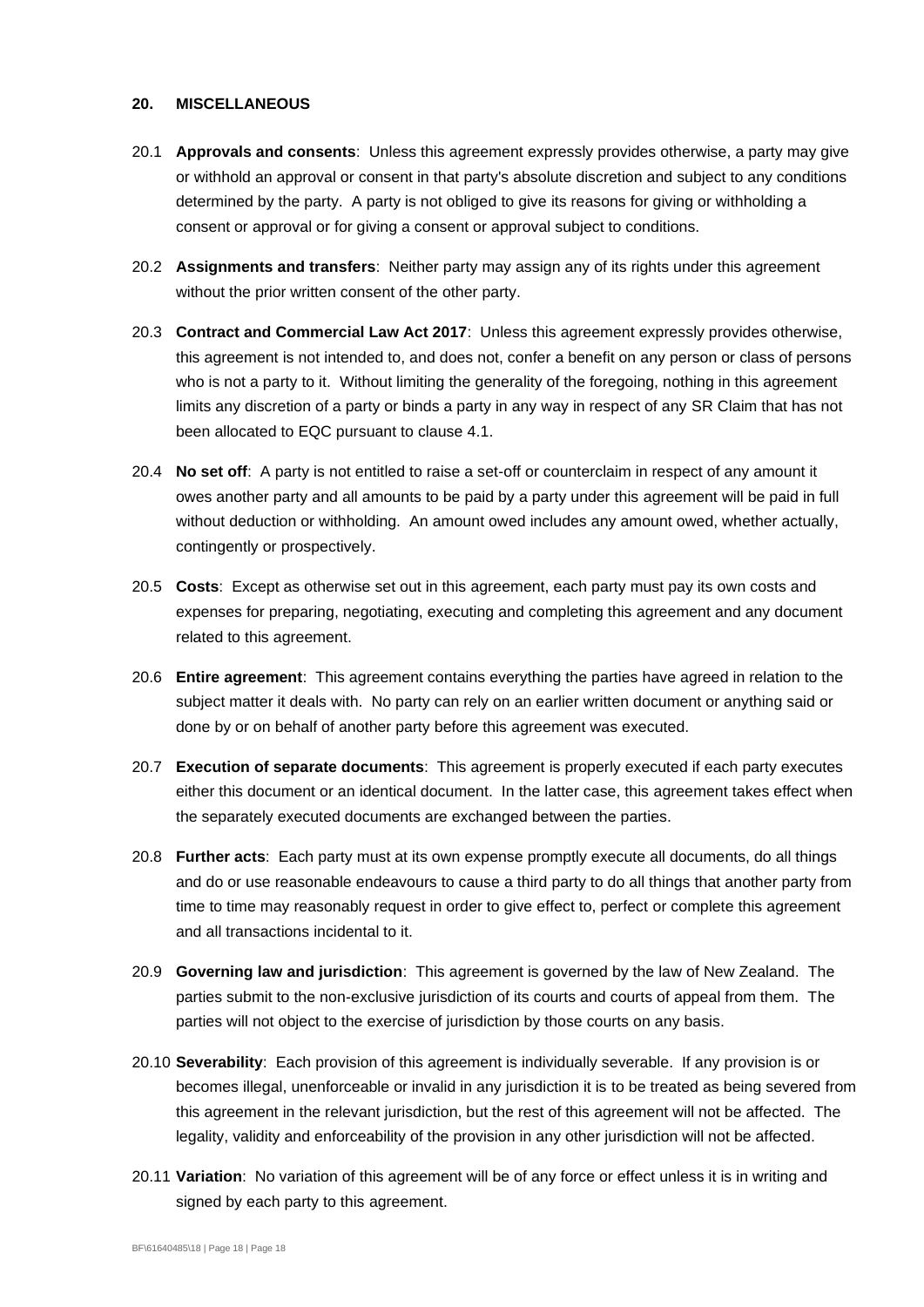20.12 **Waivers**: A waiver of any right, power or remedy under this agreement must be in writing signed by the party granting it. A waiver only affects the particular obligation or breach for which it is given. It is not an implied waiver of any other obligation or breach or an implied waiver of that obligation or breach on any other occasion. The fact that a party fails to do, or delays in doing, something the party is entitled to do under this agreement does not amount to a waiver.